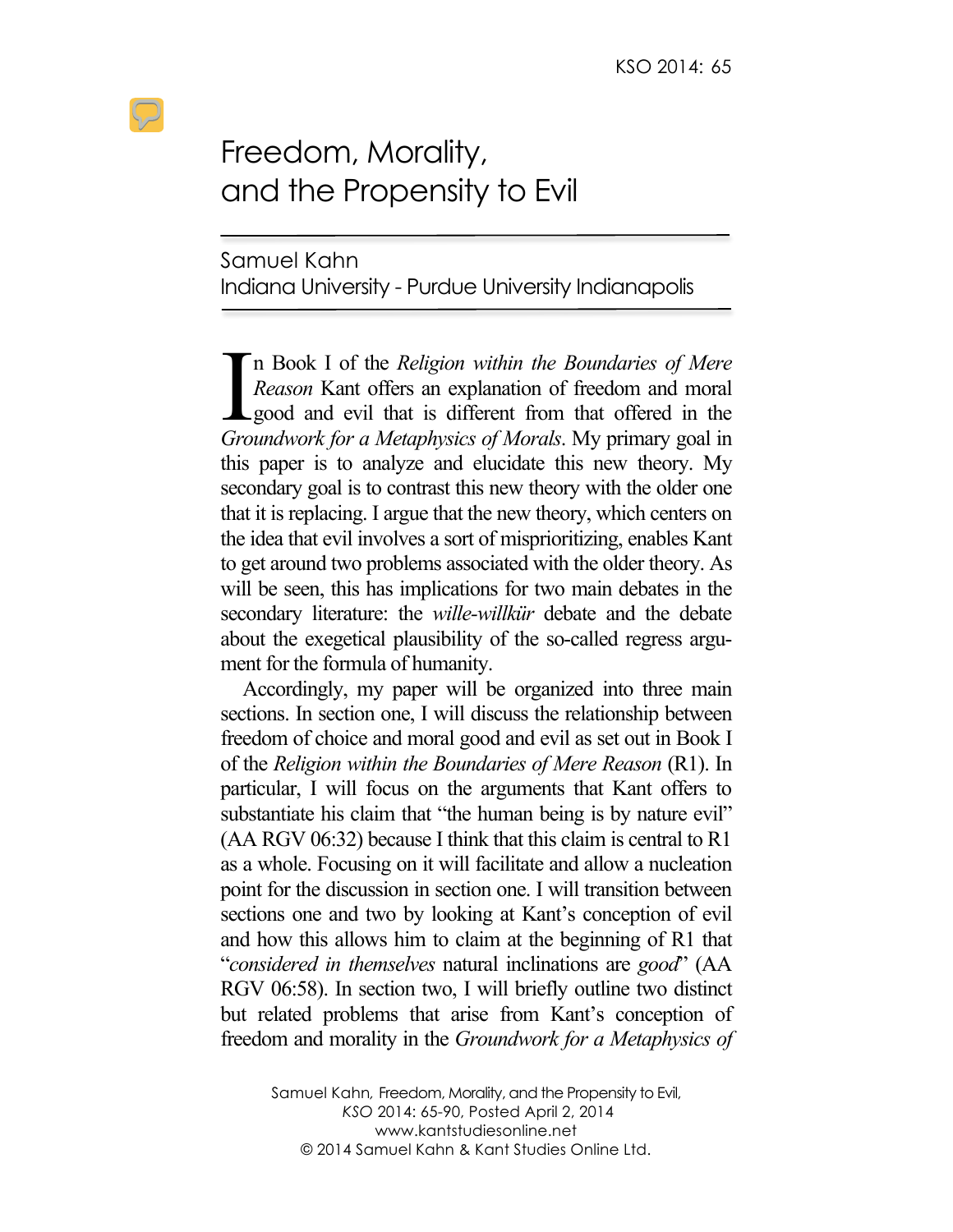*Morals*. I refer to these as the 'Sidgwick problem' and the 'Dignity and Worth' problem, respectively. After articulating these problems, I will try to show how the theory offered in R1 solves both of them. In discussing the Sidgwick problem, I will set out three distinct positions in the *wille-willkür* debate and explain where I fit in. In discussing the Dignity and Worth problem, I will connect my discussion up with the regress argument for the formula of humanity. Finally, in the third section of the paper, I will conclude with a brief recapitulation, some comments on some of the implications of this new theory, and an open-ended question as to what Kant's claim about the human being's propensity to evil, taken in conjunction with an empirical claim he makes in the introduction to R1, means for his theory of the highest good and the practical postulates, especially as this theory is outlined in the *Critique of Practical Reason*. 1

## Section 1: the human being is by nature evil

n the general introduction to RI Kant states his goal for the succeeding sections: "we shall say... of one of these characters [i.e. the good or the evil]… that it is *innate* in [the human being]" (AA RGV 06:21). However, this already raises a number of questions: what does it mean that the human being should be good (or evil) 'innately'? Kant offers other glosses of his goal here: he intends to establish whether "the human being is by nature good… [or] he is by nature evil" (AA RGV 06:21). But this is useful only insofar as it hopefully will prevent us from getting too bogged down with particular words, like "innate." What Kant means by these turns of phrase still I<br>hum

<sup>&</sup>lt;sup>1</sup> *The text of the following footnote was added post-publication on 26/04/2014:* In citing material from *The Critique of Pure Reason*, I have used the standard A and B pagination for the 1781 and 1787 editions respectively. All other citations of Immanuel Kant's works are identified by the relevant abbreviation together with the volume and page number of *Kant's gesammelte Schriften*. All translations are taken from the Cambridge Blue Series of Kant's works edited by Paul Guyer and Allen Wood.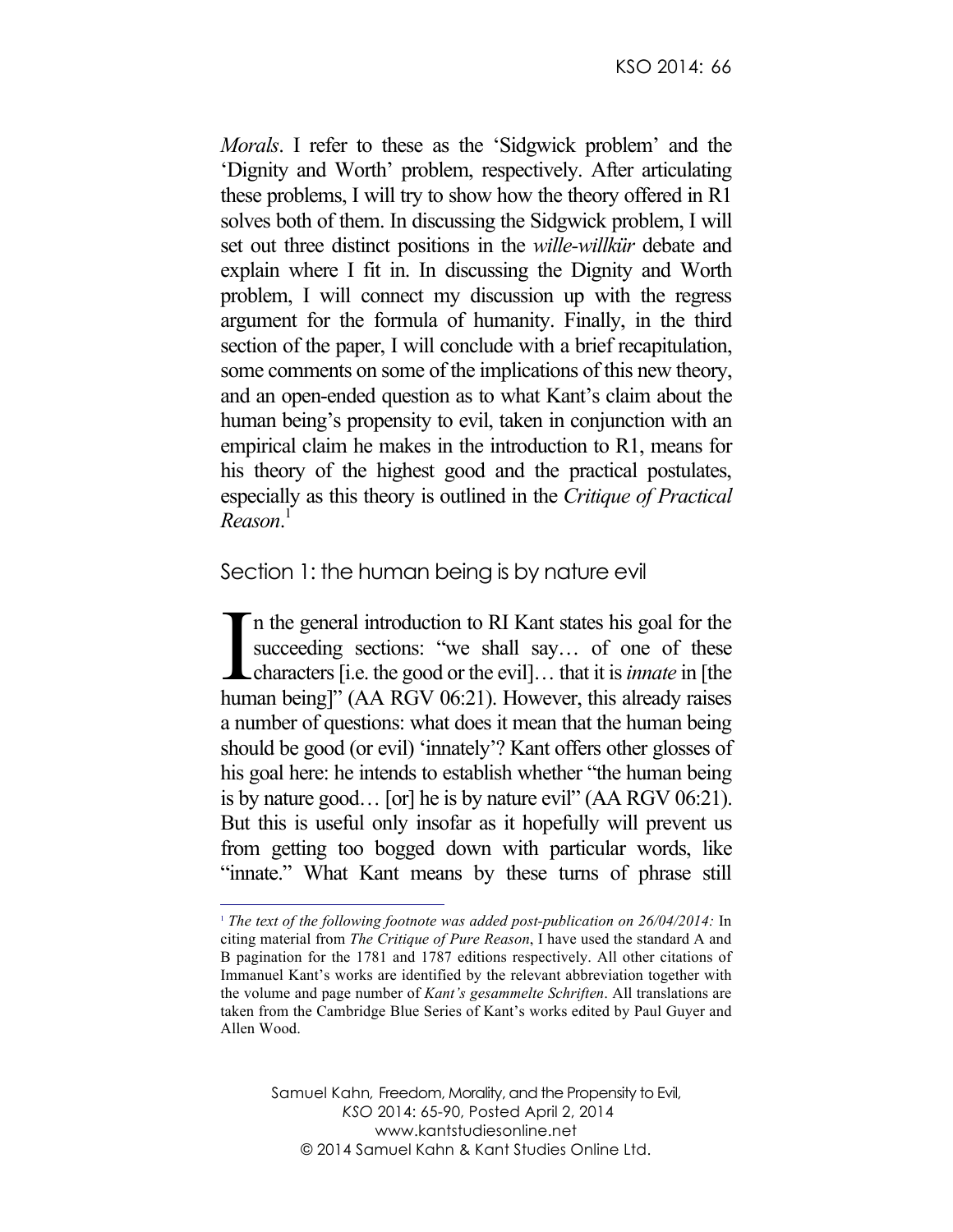remains unsettled. Moreover, it is *prima facie* implausible that this short list of options is exhaustive. Cannot a human being be both good and evil or neither good nor evil? Surely evil comes in degrees: someone who tells the occasional white lie cannot be put on a level with an Adolf Eichmann.

The first of these questions feeds into the second and offers us the first look at the connection between freedom and morality in the *Religion within the Boundaries of Mere Reason*. Kant explains that by the "nature" of a human being he means "the subjective ground… of the exercise of the human being's freedom in general"  $(AA RGV 06:21)<sup>2</sup>$  In other words, though a human being can be good or evil by nature, he still "holds within himself a first ground for the adoption of good or evil... maxims" (AA RGV 06:21) because his freedom of choice precludes any "determination through natural causes" (AA RGV 06:21).<sup>3</sup> Indeed, a human being, since he is free, "cannot" be determined to any actions through any incentive *except so far as the human being has incorporated it into his maxim*" (AA RGV 06:24). In other words, a human being is free to act on any maxim – the one thing that a human being cannot do is foreswear his/her freedom of choice (in any but a trivial fashion) (AA RGV 06:27). Therefore, any failure to incorporate the moral law into one's maxim cannot be a negative failure (i.e. morally neutral) but must be considered as a positive failure (AA RGV  $06:24$ )<sup>4</sup> – and therefore when considering the human being as an intelligible being, s/he can be judged only either morally good or morally evil, not both (or neither) (AA RGV  $06:23-25n$ .<sup>5</sup> In other words, the options above are, indeed, exhaustive, although (as will be explained below) this does not entail that evil does not come in degrees.<sup>6</sup> I will bring up this rigid dichotomy again in the conclusion.

 $2$  See also AA RGV 06:25.

<sup>&</sup>lt;sup>3</sup> See also AA RGV 06:25.

<sup>4</sup> For a similar reading, see Henry Allison, "On the very idea of a propensity to evil," *The Journal of Value Inquiry* 2002, 36: 337-348.<br>
<sup>5</sup> See also AA RGV 06:25-26.<br>
<sup>6</sup> See also AA Vorl 27:511.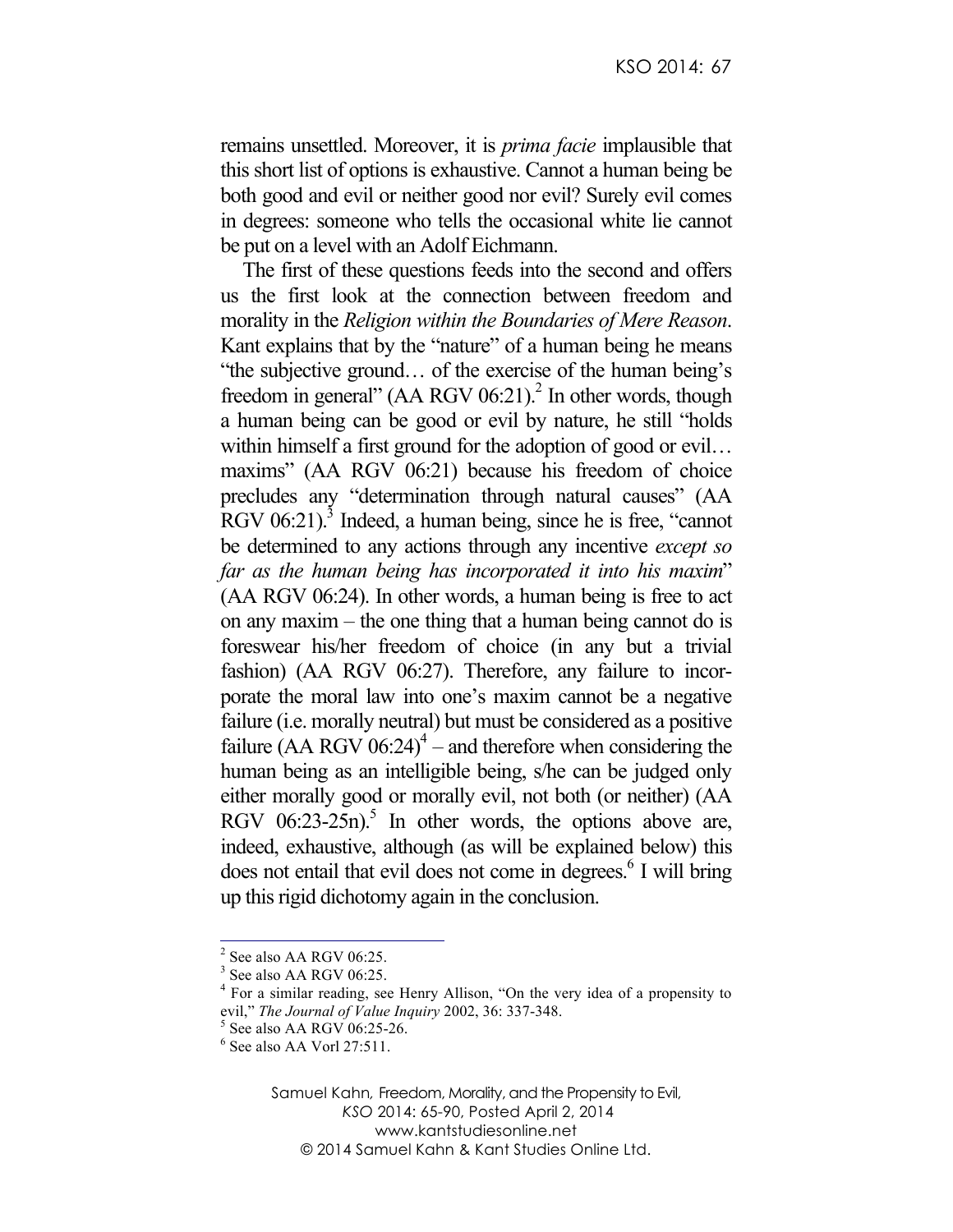Kant next presents our three predispositions to the good. The first is animality, "physical or merely *mechanical* self-love" (AA RGV 06:26). The second is humanity, "self-love which is physical and yet *involves comparison*" (AA RGV 06:27). The third is personality, "the susceptibility to respect for the moral law *as of itself sufficient incentive to the power of choice*" (AA RGV 06:27).<sup>7</sup> As predispositions, these three characteristics are innate and cannot be represented as otherwise than innate (AA RGV 06:29). They are "original," meaning that they "belong with necessity to the possibility of this being" (AA RGV 06:28). However, they are still only *incentives* to the free power of choice and, therefore, even with these good predispositions, a good or evil character "is something that can only be acquired" (AA RGV 06:27). In other words, a good character is still only something that can be acquired by the morally correct exercising of freedom of choice. This remains true despite the fact that all three of these predispositions (not just personality – this point will become important in section two of this paper) are "predispositions *to the good* (they demand compliance with it)" (AA RGV 06:28).

Nonetheless, these characteristics are, according to Kant, necessary even for the *possibility* of human nature. Thus, presumably, these characteristics are contained within the concept of human nature on Kant's account and can be analyzed out of it. In any event, Kant does not offer further proof of this part of his moral psychology. Let us turn, then, to Kant's presentation of "the propensity to evil in human nature" (AA RGV 06:28), which is only *contingent* (AA RGV 06:29), and which is a moral judgment on the innate disposition of the human species. This is (as a moral judgment) what Kant claims in the introduction to R1 that he wants to prove.

 $<sup>7</sup>$  For discussions of the distinction between the predispositions to humanity and</sup> to personality, see Paul Guyer, *Kant on Freedom, Law and Happiness* (Cambridge University Press: 2000), 192n16; or Samuel Kahn, "Reconsidering 6:26n and the meaning of 'humanity'," in *Kant und die Philosophie in weltbürgerlicher Absicht* (Walter de Gruyter: 2013).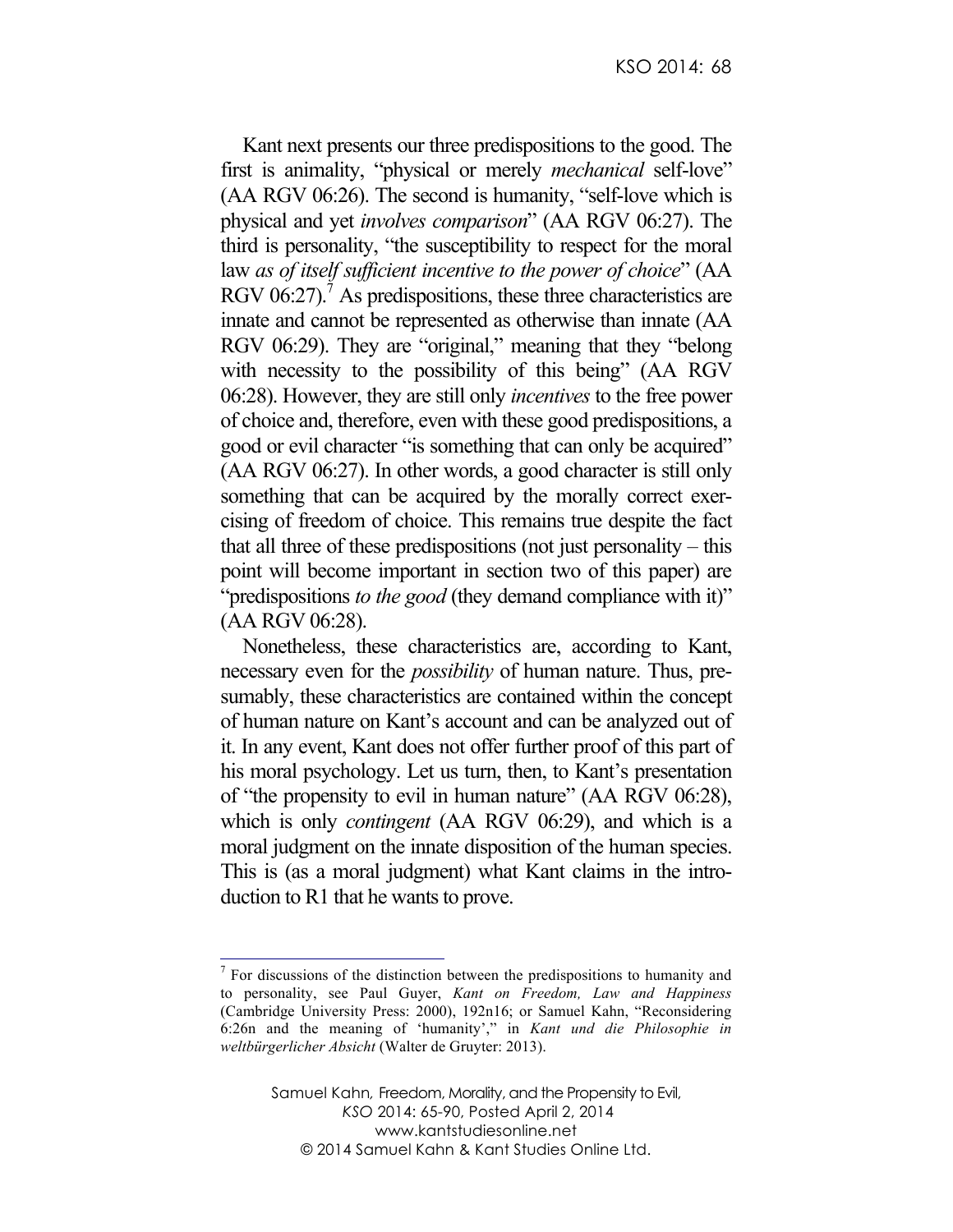At this point in the text things get more complex. First, Kant adds in new terminology: "the will's capacity or incapacity arising from this natural propensity to adopt or not to adopt the moral law in its maxims can be called *the good or evil heart*" (AA RGV 06:29). This will become useful later. He next goes on to define the "three different grades of this natural propensity to evil" (AA RGV 06:29): frailty (AA RGV 06:29), impurity (AA RGV 06:30), and depravity (AA RGV 06:30). This is important because it shows that the stark binary above between good and evil is, on Kant's account, consistent with the idea that evil comes in degrees. Even more important for my purposes is that it is in this section of the text that Kant claims that "the propensity to evil is here established (as regards actions) in the human being, even the best" (AA RGV 06:30). This could be taken to mean either that the preceding paragraphs established that human beings have a propensity to evil (in the sense of a proof), or that this propensity to evil is established in these three propensities in any human being (in the sense of "found," or perhaps even "defined").

However, if it is to be the former interpretation, it is not entirely clear how the preceding definitions established this claim. Moreover, given the immediate context of this assertion, it seems as though the second interpretation is more reasonable.8 That is, the sentence continues after a semicolon with a conditional: "*if* it is to be proved that the propensity to evil among human beings is universal…" (AA RGV 06:36). This indicates that Kant does not take himself to have proved that humans have a propensity to evil yet. Moreover, in the following paragraph, Kant distinguishes between juridical and  $\frac{1}{8}$  Note, however, that this does not explain the footnote at AA RGV 06:39, which

would seem to contradict this assertion: "the appropriate proof of this sentence of condemnation by reason sitting in moral judgment is contained not in this section, but in the previous one. This section contains only the corroboration of the judgment through experience." Although this could, indeed, be interpreted in such a way that it would be consistent with my assertion above (and the immediate context as well as the import of the rest of R1 (cf. e.g. the 'anthropological research' quotation from the remark at the beginning of R1, cited below) could support such an interpretation) I hesitate to say anything decisive here.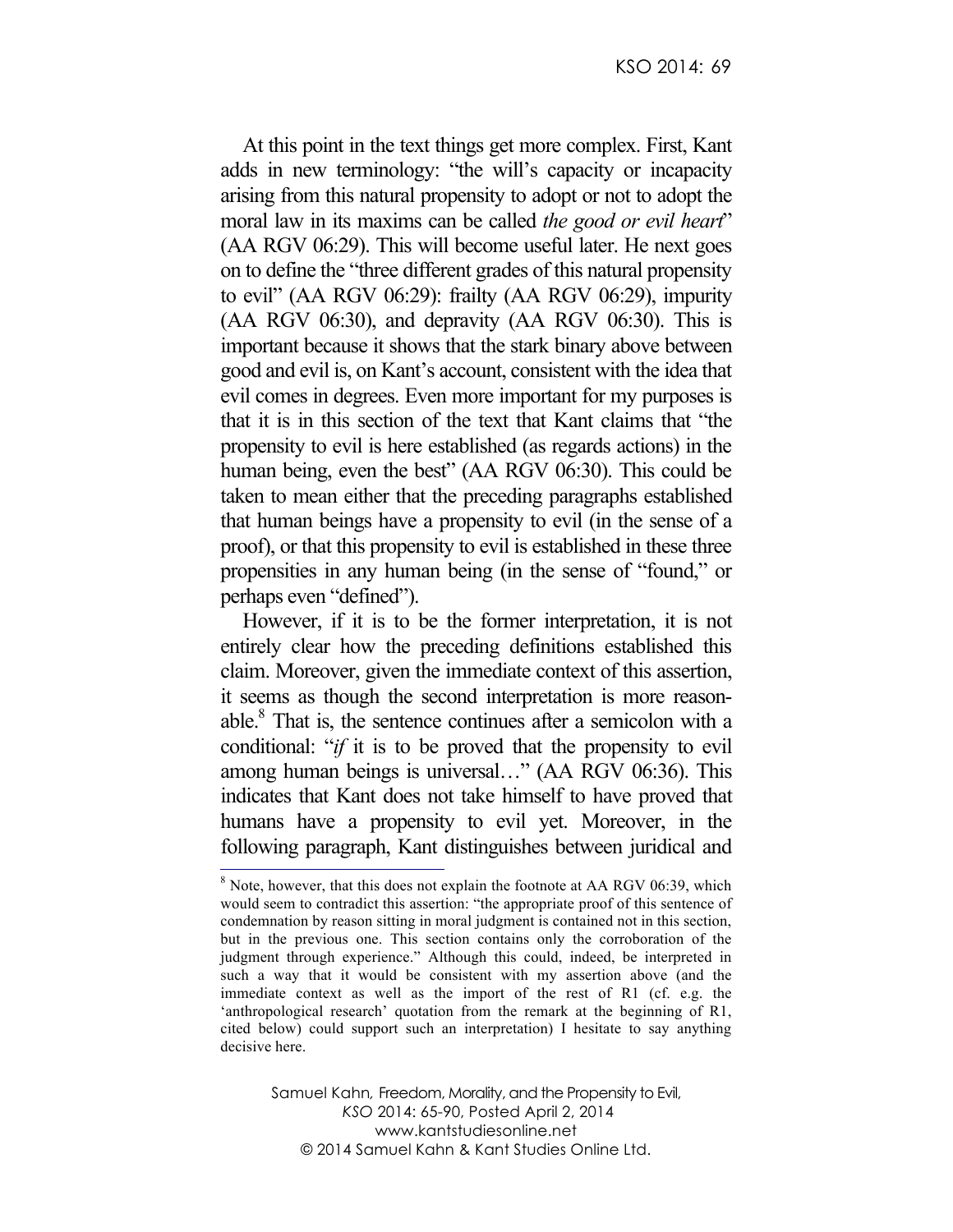moral goodness – i.e. actions that merely correspond to the "letter of the law" as opposed to actions done from respect for the law  $(AA \ RGV \ 06:30-31)$ .<sup>9</sup> This indicates that Kant is describing the ways in which evil is found in humans, not proving that there is some deep-seated attraction to it in our moral psychology. Finally, in the next section of the text, Kant continues as though the proof that human beings have a propensity to evil is yet to come – the proof of the judgment that human beings are evil by nature is yet to come in section three of the text.

Before presenting this proof, however, Kant elucidates what he means by his claim: "the statement, "the human being is *evil*," cannot mean anything else than that he is conscious of the moral law and yet has incorporated into his maxim the (occasional) deviation from it" (AA RGV 06:32). But this just means that the human being does not have a holy will, $^{10}$  and the contrast between the human being and a holy will is present even as early as the *Groundwork for a Metaphysics of Morals* and remains in the *Critique of Practical Reason* as well as in the Lectures on Ethics and the *Metaphysics of Morals*.<sup>11</sup> Indeed, this is what underlies the difference between a practical law and the way that we (as human beings) cognize this practical law: as an imperative. On Kant's account, the moral law in its pure form is cognized as such only by a divine will; we cognize the moral law as a constraining "ought" on our recalcitrant wills (AA MdS 06:222). Kant's assertion, then, that the human being has a propensity to evil seems to be nothing more than that we are not divine wills – and this is consistent throughout his writing. Moreover, it seems reasonable: it is unlikely that anyone would dispute the claim that we are not omnibenevolent.

 <sup>9</sup> See also the second paragraph following the 'establishment' assertion: "the following elucidation is *also* necessary in order to *define* the *concept* of this propensity" (AA RGV 06:31, my emphasis).

<sup>&</sup>lt;sup>10</sup> For an alternative reading, see Pablo Muchnik, "On the alleged vacuity of Kant's concept of evil," *Kant-Studien* 2006, 97 (4): 430-451.<br><sup>11</sup> See, e.g., AA GMS 04:397, 413, 426, 434, 439, 449; AA KpV 05:25, 32, 82;

AA Vorl 27:489; AA MdS 06:222, etc.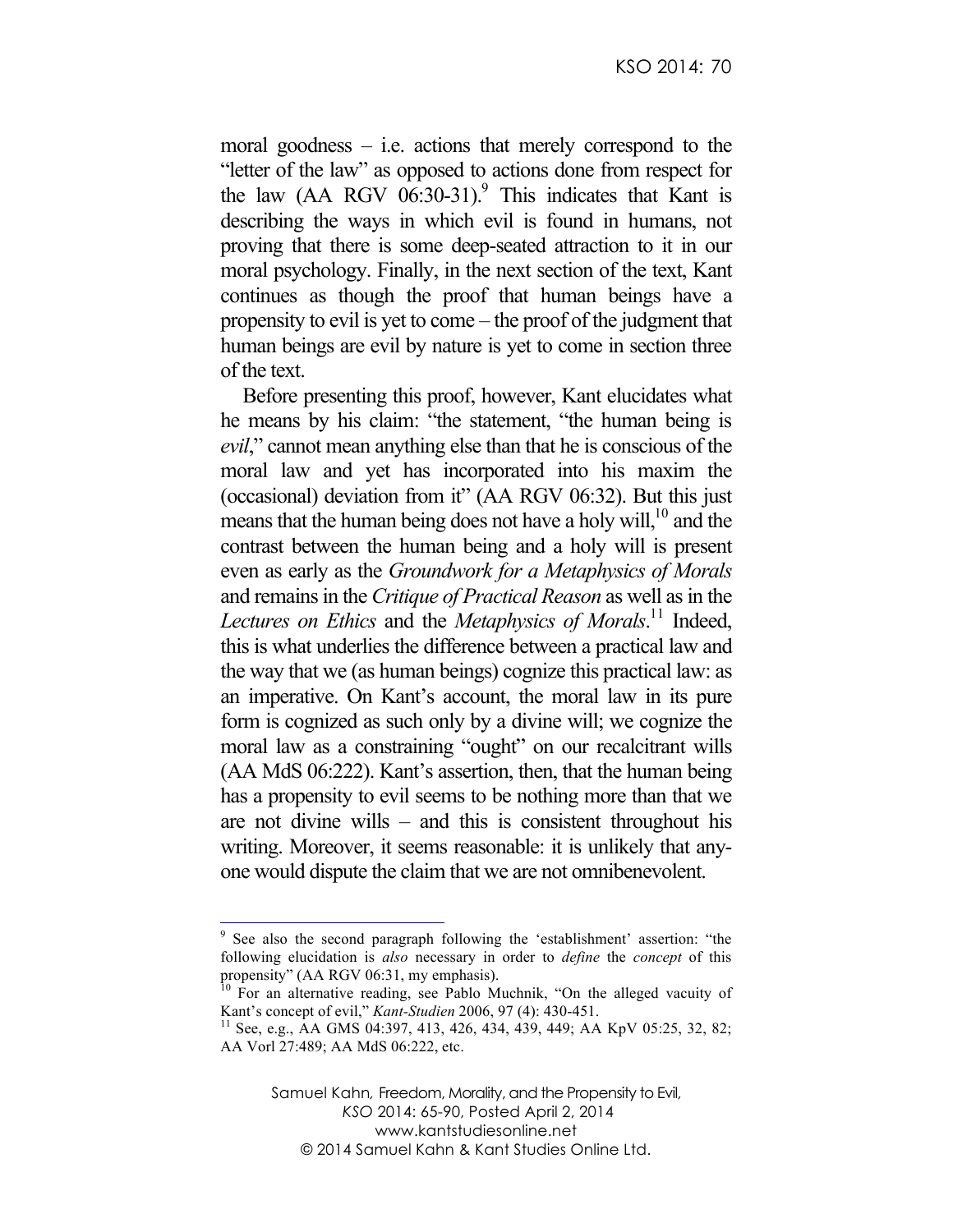But reasonable is not grounds for a formal proof, and we must therefore wonder why Kant claims that "we can spare ourselves the formal proof that there must be such a corrupt propensity rooted in the human being in view of the multitude of woeful examples that the experience of human *deeds* parades before us" (AA RGV 06:32-33). Perhaps he thought that his 'formal proof' (if, indeed, such a proof is even possible) might be misconstrued as proving that this evil is necessary in human beings in the sense that it cannot be avoided though it can still be imputed. The worry would be that in light of such a proof, this propensity to evil might come to be regarded as grounds for asserting the futility of attempting to follow the rigid moral law and, thus, be grounds for compromising if not totally abrogating (since the first might indeed constitute the second insofar as the second is possible – more on this in section two of this paper) the moral  $law$ <sup>12</sup> But Kant does not rest his omission of this proof on moralistic grounds: he explicitly states that this formal proof is unnecessary. How does he justify this claim?

Kant's reasoning for the sufficiency of an empirical proof of his claim lies in the preceding section where he claims that

… the propensity to evil is a deed in the first meaning (*peccatum originarium*), [13] and at the same time the formal ground of every deed contrary to law according to the second meaning.  $[14]$  that resists the law materially (AA RGV 06:31).

In other words, the propensity is imputable insofar as it is a "deed." It is a "decision" made outside of time, and it is also the ground for any "woeful…human *deeds*" (AA RGV 06:33).

<sup>&</sup>lt;sup>12</sup> See, e.g., AA RGV 06:51-52 and AA GMS 04:405.<br><sup>13</sup> When he says "first meaning," Kant is referring to something he said immediately earlier in the text: "a subjective determining ground of the power of

choice *that precedes every deed*" (AA RGV 06:31).<br><sup>14</sup> When he says "second meaning," Kant is referring to something he said immediately earlier in the text: "the use of freedom through which the supreme maxim… is adopted in the power of choice… by which… actions themselves… are performed according to maxims" (AA RGV 06:31).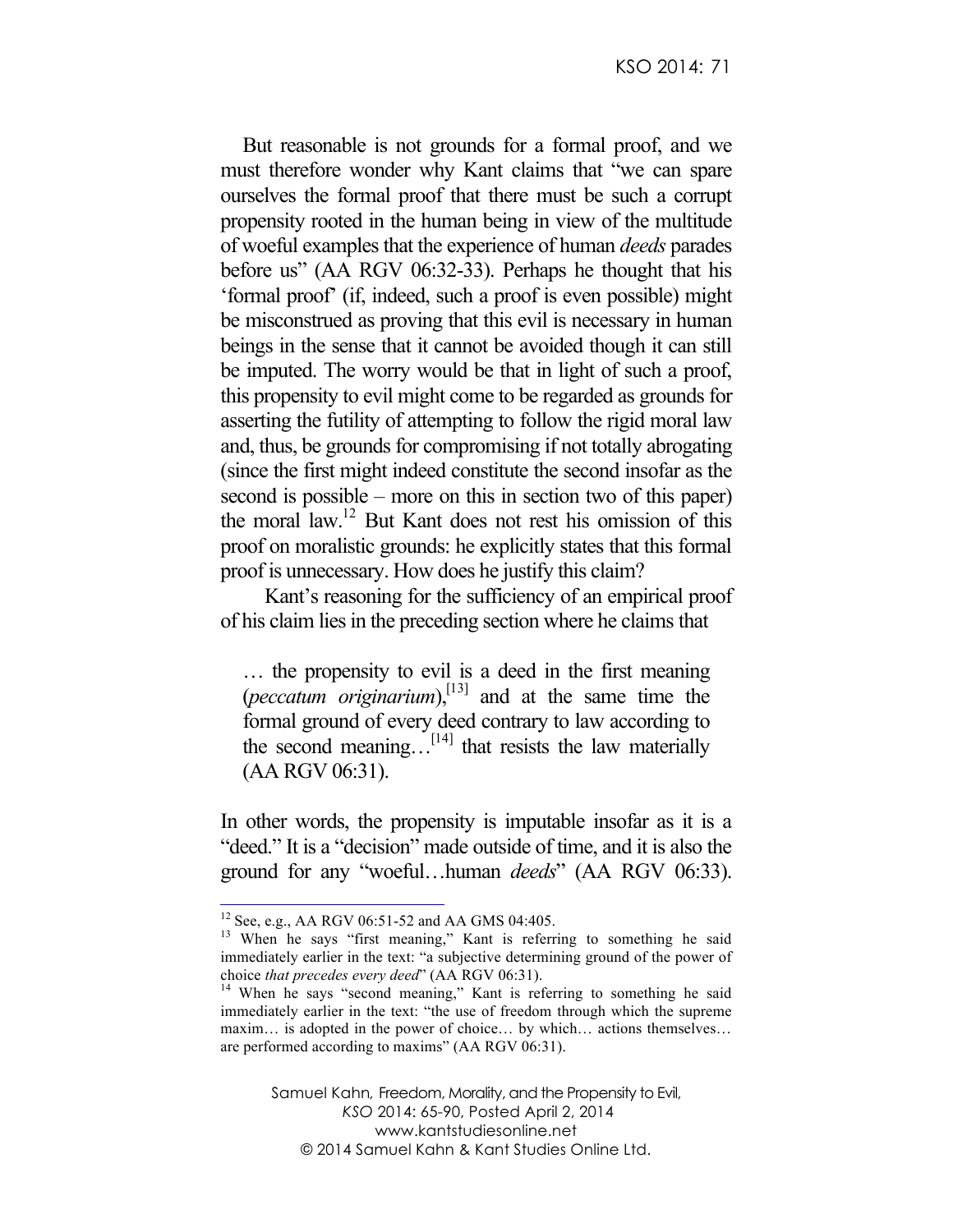Moreover, because each deed is to be considered a free action.<sup>15</sup> in seeking its rational ground we can find it only in a propensity to evil. That is, any empirical evidence of action contrary to law is instantiation for the claim that the agent does not have a holy will (but not vice versa).

Kant recognizes that this proof is only empirical and, therefore, somewhat unsatisfactory. We cannot ever properly deduce someone's (even our own) maxims from anything, so we cannot properly deduce evil maxims from empirical actions.16 Indeed, at AA RGV 06:37 he himself claims that "*if* a propensity to this does lie in human nature" – a conditional, not an indicative – and he himself observes at AA RGV 06:38-39 that "everyone can decide by himself" whether humans are by nature evil. However, at this point we might realize that a formal proof is unnecessary for what Kant wants to do. This propensity is *contingent*, not necessary.17 Thus, all that Kant needed to show was that 1. we have a predisposition to the good (what this means and why Kant needs to argue this will be addressed in section two) and 2. that given this predisposition to the good, his theory can accommodate both evil and good dispositions and, moreover, that both of these can be *imputable*. 18 As he states in the remark at the beginning of R1: "[whether or not humans are by nature good or evil will be demonstrated later] if it transpires from *anthropological research* that the

<sup>&</sup>lt;sup>15</sup> "[E]very evil action must be so considered... as if the human being had just fallen into it directly from the state of innocence" (AA RGV 06:41).

<sup>16</sup> This kind of claim is familiar from the *Groundwork for a Metaphysics of Morals* (AA GMS 04:390, 406-407). But it also shows up in the *Critique of Practical Reason* (AA KpV 05:47, 81) and the *Religion within the Boundaries of* 

<sup>&</sup>lt;sup>17</sup> The contingency of actual evil is discussed in some detail in Paul Formosa, "Kant on the radical evil in human nature," *Philosophical Forum* 2007, 38 (3): 221–245. McMullin claims that radical evil is necessary for the transition into agency (which Kant refers to as the transition toward *Mündigkeit* in his essay *What is Enlightenment*), arguing that *this* kind of necessity does not compromise its imputability (Irene McMullin, "Kant on Radical Evil and the Origin of Moral Responsibility," *Kantian Review* 2013, 18 (1): 49-72).<br><sup>18</sup> For an alternative reading, see Seiriol Morgan, "The missing formal proof of

humanity's radical evil in Kant's religion," *Philosophical Review* 2005, 114 (1): 63-114.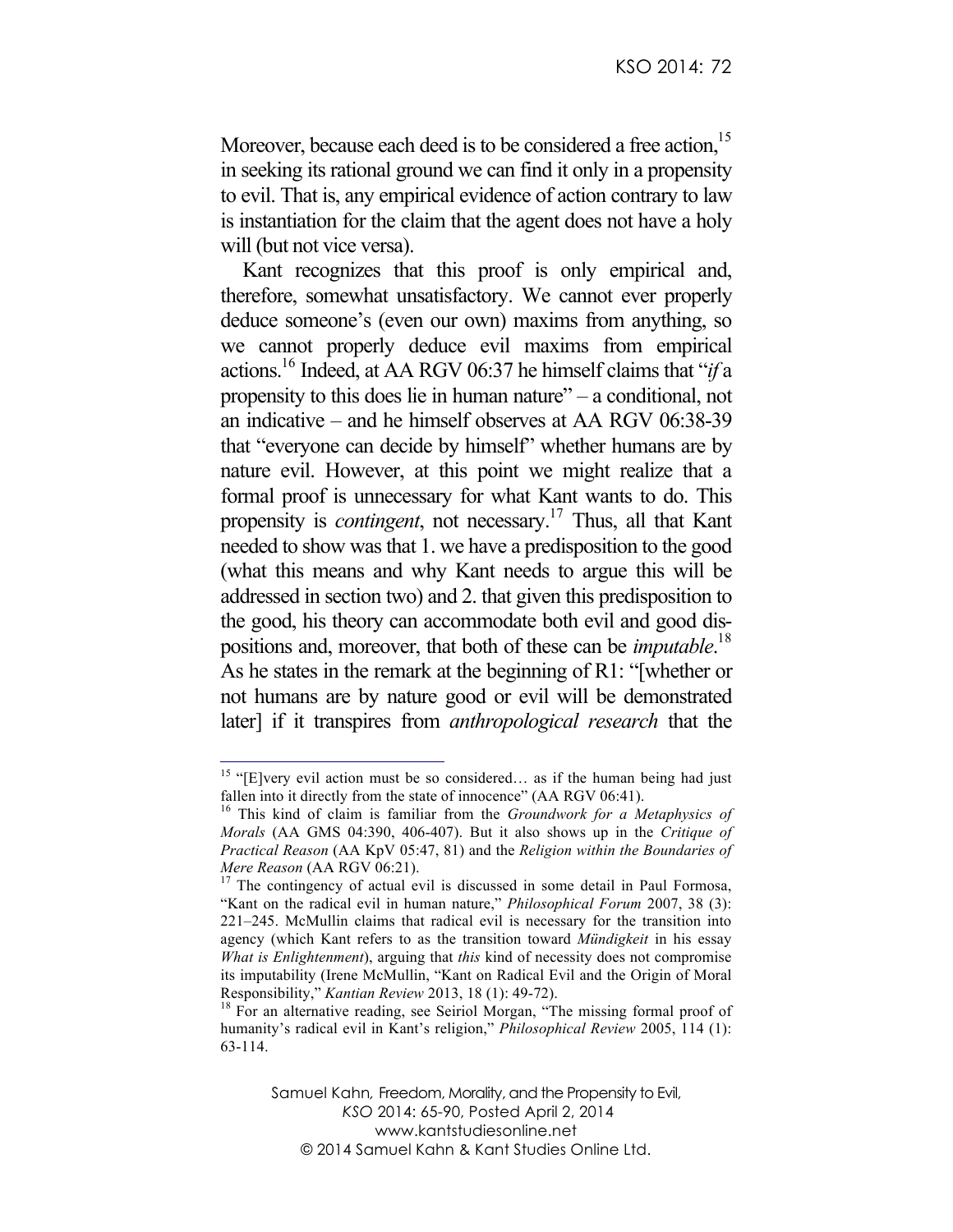grounds that justify us in attributing one of these two characters to a human being as innate are of such a nature that there is no cause for exempting anyone from it, and that the character therefore applies to the species" (AA RGV 06:25-26, my emphasis). The point here seems to be that anthropological research will be needed to establish the reliability of the inference of bad maxims from the existence of bad actions.<sup>19</sup> Perhaps Kant's idea is that only empirical research will be able to establish whether humans are sufficiently similar to warrant the kind of "maxim guessing" that most of us do on an everyday basis without even thinking about it, even when our conclusions shed a negative light on the moral characters of our interlocutors.<sup>20</sup>

Having accomplished this goal insofar as he had set out to (even if it rests on an empirical proof, we were told that it would from the beginning of R1) only two short tasks remain for Kant in R1: (1) to explain how this evil originated in such a way that it can still be imputed to the agent, and (2) to explain what his conception of evil involves. I will briefly discuss both of these before transitioning into section two of this paper.

Because the origin of evil in human nature must be imputable on Kant's account, it cannot be determined by laws of nature. Rather, it must be "bound… according to laws of freedom" (AA RGV 06:39), which means that "it cannot be derived from some *preceding* state or other" (AA RGV 06:39- 40). The idea of a *temporal* origin of free actions and, therefore, of the propensity to evil is thus contradictory (AA RGV 06:40): the "ground of the *exercise* of freedom… must be sought in the representations of reason alone" (AA RGV 06:40). However,<br><sup>19</sup> This kind of inference (and its presence in the *Religion within the Boundaries* 

*of Mere Reason*) is discussed at length in Carl Manrique, "Radical Evil and the invisibility of moral worth in Kant's *de Religion*," *Ideas y valores* 2007, 56 (135):

 $3-27$ .<br><sup>20</sup> Here I agree with Grimm, who thinks that Kant's case for radical evil is anthropological at heart (Stephen R. Grimm, "Kant's argument for radical evil," *European Journal of Philosophy* 2002, 10 (2): 160–177. For an alternative account, see, e.g., Stephen Palmquist, "Kant's quasi-transcendental argument for a necessary and universal evil propensity in human nature," *Southern Journal of Philosophy* 2008, 46 (2): 261-297).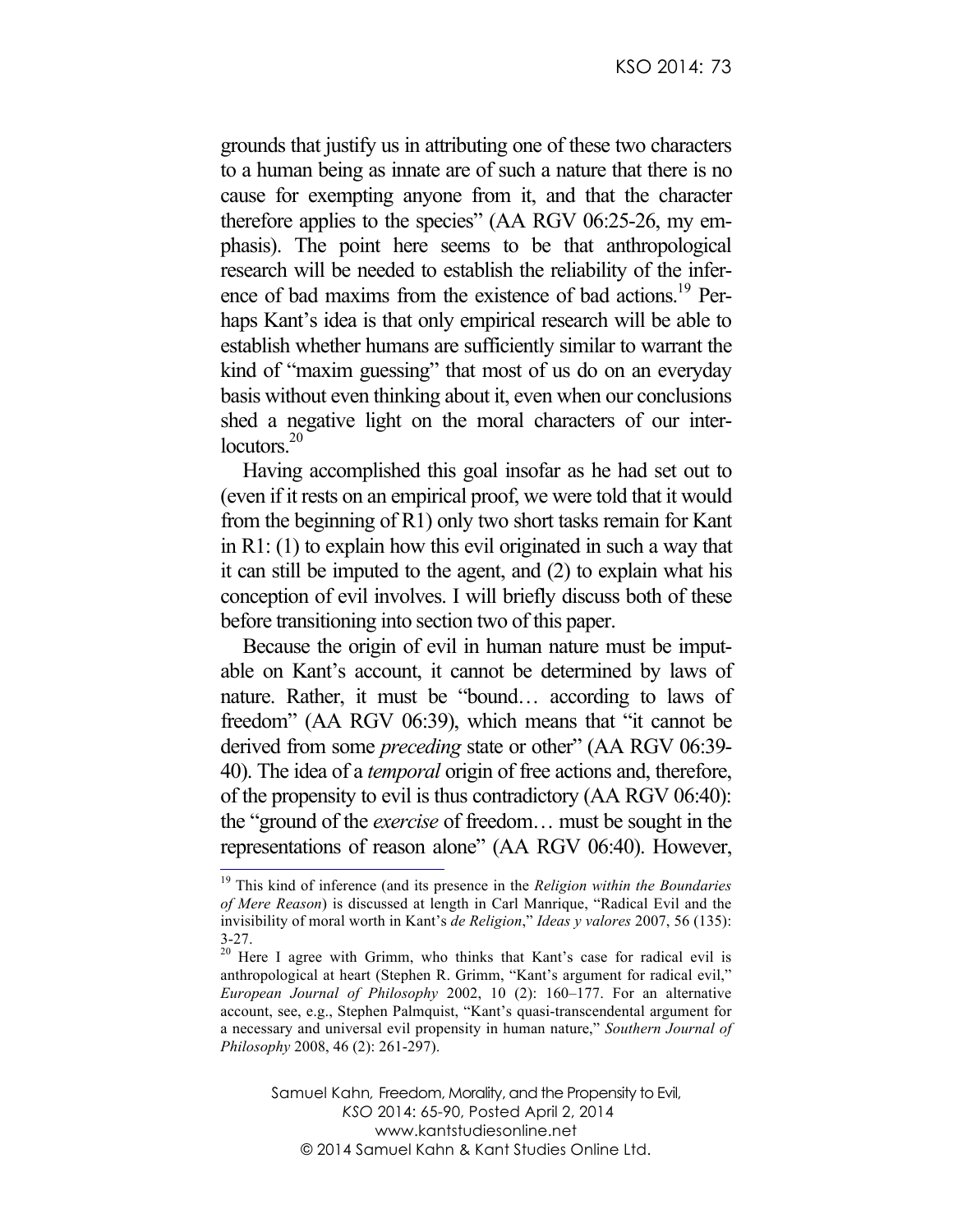since we have a predisposition to the good, there is "no conceivable ground for us… from which moral evil could first have come in us" (AA RGV 06:43). We are, indeed, left in the dark in regard to this, but we are still to hold a person who commits an evil deed "at the moment of action just as accountable… as if… he had just stepped out of the state of innocence into evil" (AA RGV 06:41). Since we "cannot inquire into the origin in time of this deed" (AA RGV 06:41) we must "inquire only into its origin in reason" (AA RGV 06:41). And just what is this origin – what is it that evil actually involves on Kant's view?

Kant tells us that "[w]hether the human being is good or evil, must not lie in the difference between the incentives that he incorporates into his maxim (not in the material of the maxim) but in their *subordination* (in the form of the maxim): *which of the two he makes the condition of the other*" (AA RGV 06:36). The two incentives here are the incentive of self-love and the incentive of morality (i.e. the moral law). Whether somebody is good or evil, then, depends not simply on whether they gratify the incentives of self-love or not. It depends on *the way* in which these incentives are gratified. If they are given superior weight than the moral law – if the moral law is fulfilled only conditionally based on the incentive of self-love – then the human being is evil. If, in contradistinction, the moral law is made the condition of fulfilling any incentive of self-love  $-$  if duty is always performed first and foremost – then the human being is good. In other words, "inclinations only make more difficult the *execution* of the good maxims opposing them; whereas genuine evil consists in our *will* not to resist the inclination when they invite transgression" (AA RGV 06:59n): the evil is not to be sought in inclinations and, therefore, in contrast to the stoics (as Kant portrays them), Kant would not have us eliminate them. Kant thinks that the correct response to the pull of the inclinations is to subordinate them to the moral law rather than to (try to) crush them into nonexistence.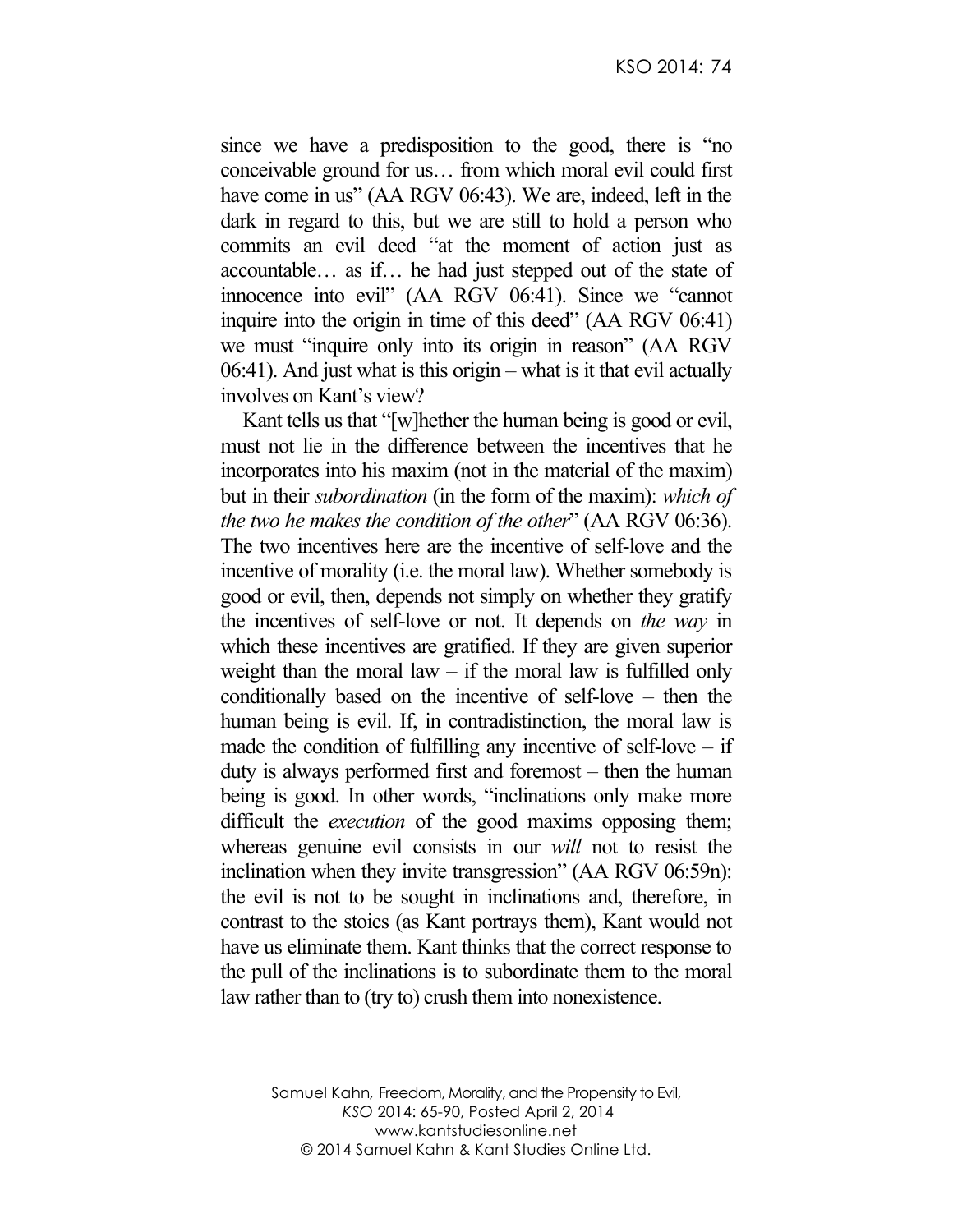It is this that underlies Kant's claim at AA RGV 06:58, at the opening of book II of the *Religion within the Boundaries of Mere Reason*, that "*considered in themselves* natural inclinations are *good*" and that to extirpate them would thus be both "harmful and blameworthy" (AA RGV 06:41). This seems to be in keeping with what Kant claimed earlier – that *all three* predispositions (not just personality) promote the good (AA RGV 06:28 (cited above)). However, this claim might be somewhat misleading: Kant is not claiming that the inclinations are unconditionally good, much less that their fulfillment is. He is not claiming that there is, in the inclinations, as in a good will, an incommensurate, absolute worth that is good in any and all situations. Rather, he is claiming that "other things being equal, the fulfillment of human inclinations can be assumed to be a part of what is good for human beings."<sup>21</sup> What is key is the "other things being equal" clause: we are not, of course, supposed to subordinate the moral law to this goal, but this does not mean that we cannot pursue it. In other words, the inclinations and the pursuit of happiness are not merely *instrumentally* good – but they are nonetheless not *unconditionally*  $\text{good.}^{22}$ 

Section 2: some problems in need of reconciliation

ased on the previous section, it can be seen that in the *Religion within the Boundaries of Mere Reason*, moral evil is a "*radical* innate *evil* in human nature" (AA Religion within the Boundaries of Mere Reason, moral<br>evil is a "radical innate evil in human nature" (AA<br>RGV 06:32) because it is an evil of free choice: it is imputable. The grounds of this evil are thus not to be sought in a "sensuous nature" (AA RGV 06:34-35) because these "bear no direct relation to evil" (AA RGV 06:35). A human's inclinations are, in a sense, outside of the realm of good and evil because they are outside of freedom and, thus, outside of the moral law and

 <sup>21</sup> Cf. Paul Guyer, *Kant on Freedom, Law, and Happiness* (Cambridge University Press: 2000), p. 224.

<sup>&</sup>lt;sup>22</sup> Cf. Allen Wood, *Kant's Ethical Thought* (Cambridge University Press: 1999), section 9.4.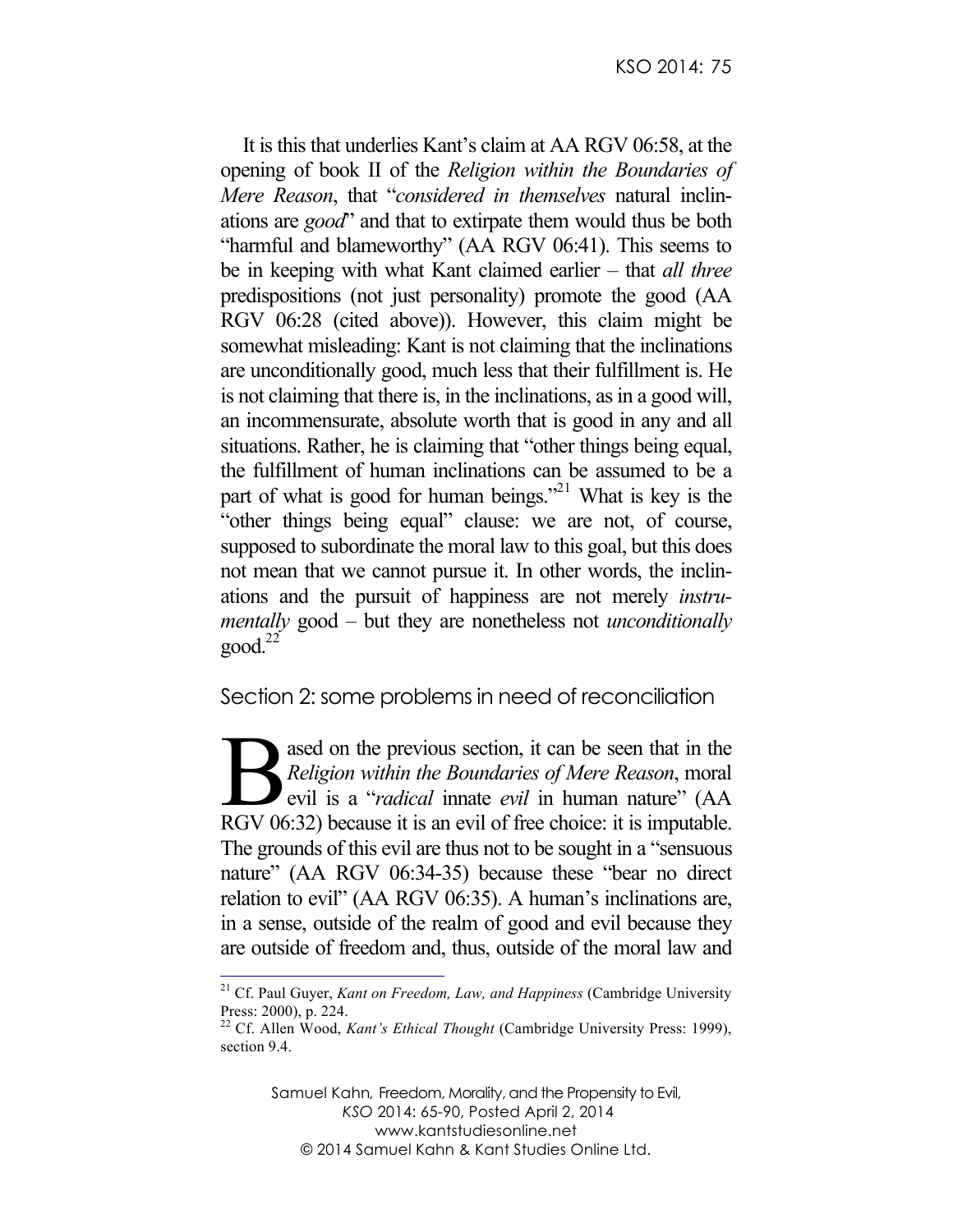therefore the basis of any moral value judgment. Moreover, we "cannot presume ourselves responsible for their existence" (AA RGV 06:35); they are not imputable because they are outside of our sphere of action as free beings. We can, indeed, decide whether or not to subordinate our inclinations to the moral law, but we cannot decide (in any nontrivial fashion) not to have natural inclinations – and this is not a bad thing because the natural inclinations are not, in themselves, the ground of evil.

However, in the *Groundwork for a Metaphysics of Morals*, the picture seems to be somewhat different. As Rawls notes in *Kant*  $IX$ <sup>23</sup>, when Kant is speaking of the "hardened criminal" in section III of the *Groundwork for a Metaphysics of Morals*, he states that

This better person, however, he believes himself to be when he transports himself into the standpoint of a member of the world of understanding, to which the idea of freedom, i.e., independence of *determining* causes of the sensible world, involuntarily necessitates him, and in which he is conscious of good will, which constitutes by his own admission the law for his evil will as a member of the sensible world, the law with whose authority he becomes acquainted when he transgresses it. The moral 'ought' is thus his own necessary volition as a member of an intelligible world and is thought of by him as an 'ought' only insofar as he at the same time considers himself as a member of the sensible world (AA GMS 04:454-455).

According to this passage, the moral, "I ought" becomes an indicative, "I will," in the world of the understanding. But this

 <sup>23</sup> John Rawls, *Lectures on the History of Moral Philosophy* (Harvard University Press: 2000), p. 303. This issue is discussed by many other commentators, too. See, for example, Henry Allison, *Kant's Theory of Freedom* (Cambridge University Press: 1990); Lewis White Beck, *A Commentary on Kant's Critique of Practical Reason* (University of Chicago Press: 1960); Robert Louden, *Kant's Impure Ethics* (Oxford University Press: 2000); or H. J. Patton, *The Categorical Imperative* (University of Pennsylvania Press: 1971).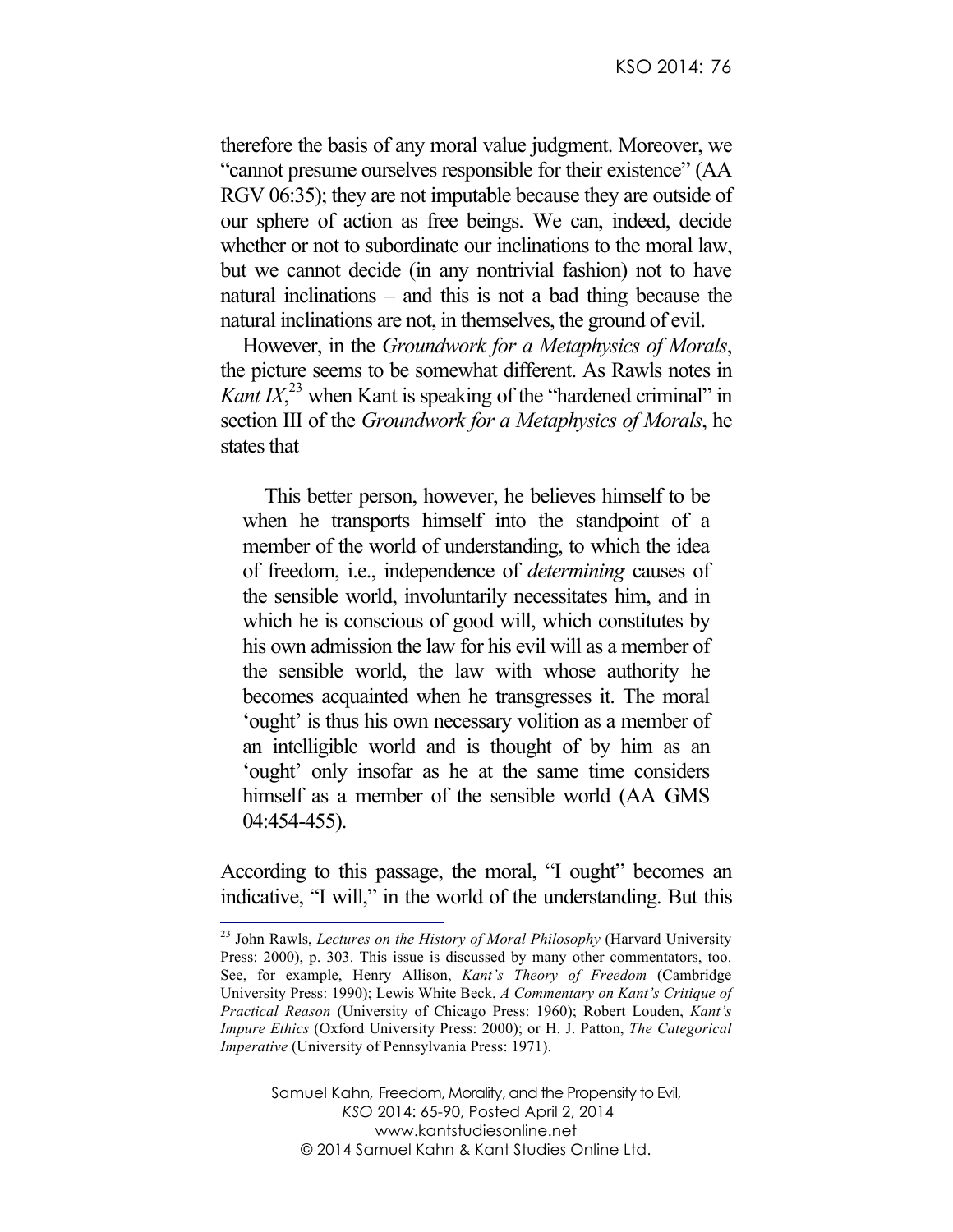leaves a person *qua* intelligible being *no choice* but to be good. More problematic still, a person *qua* sensible being is entirely driven by causal impulses that are beyond his/her control. This is in line with what Kant says in section II of the *Groundwork for a Metaphysics of Morals*: "the inclinations themselves, however, as sources of needs, are so little of absolute worth... that rather to be entirely free of them must be the universal wish of every rational being" (AA GMS 04:428). Indeed, even in section I we find Kant pitting reason directly against the inclinations and happiness: the exercise of reason gives rise to "misology" (hatred of reason) because the more it is used "the more the human being falls short of true contentment" (AA GMS 04:395).

It is from these kinds of claims that what I have called the "Sidgwick problem" (in the introduction to this paper) comes.<sup>24</sup> One way to think about this is as follows. Since "everything in nature works in accordance with laws" (AA GMS 04:412), considering myself as a sensible being, no evil can be imputed to me. But in the intelligible world, the law of freedom is now a causal acausal law and so, considering myself as an intelligible being, no evil can be imputed to me. Therefore, considering myself either as a member of the world of the understanding or as a member of the world of nature I can be neither good nor evil since, even if I am following the moral law, my actions cannot be imputed to me. $25$ 

 <sup>24</sup> Korsgaard raises a similar problem in chapter 7 of *Creating the Kingdom of Ends* (Christine Korsgaard, *Creating the Kingdom of Ends* (Cambridge University Press: 1996), chpt. 7). She points out that based on the account in the *Groundwork for a Metaphysics of Morals*, an all or nothing dilemma arises: considered as noumena, agents are responsible for all of their actions, whereas considered as phenomena, agents are not responsible for any of their actions. According to Korsgaard, this is counterintuitive. It is counterintuitive because sometimes we excuse agents for one or more actions on empirical grounds, and we do not think that this in any way compromises their agenthood. Although this problem is slightly different from what I am calling the "Sidgwick problem" above, hopefully it is clear that both problems derive from the same root. <sup>25</sup> See also AA KpV 05:87, where Kant seems to make a similar claim in the

*Critique of Practical Reason*.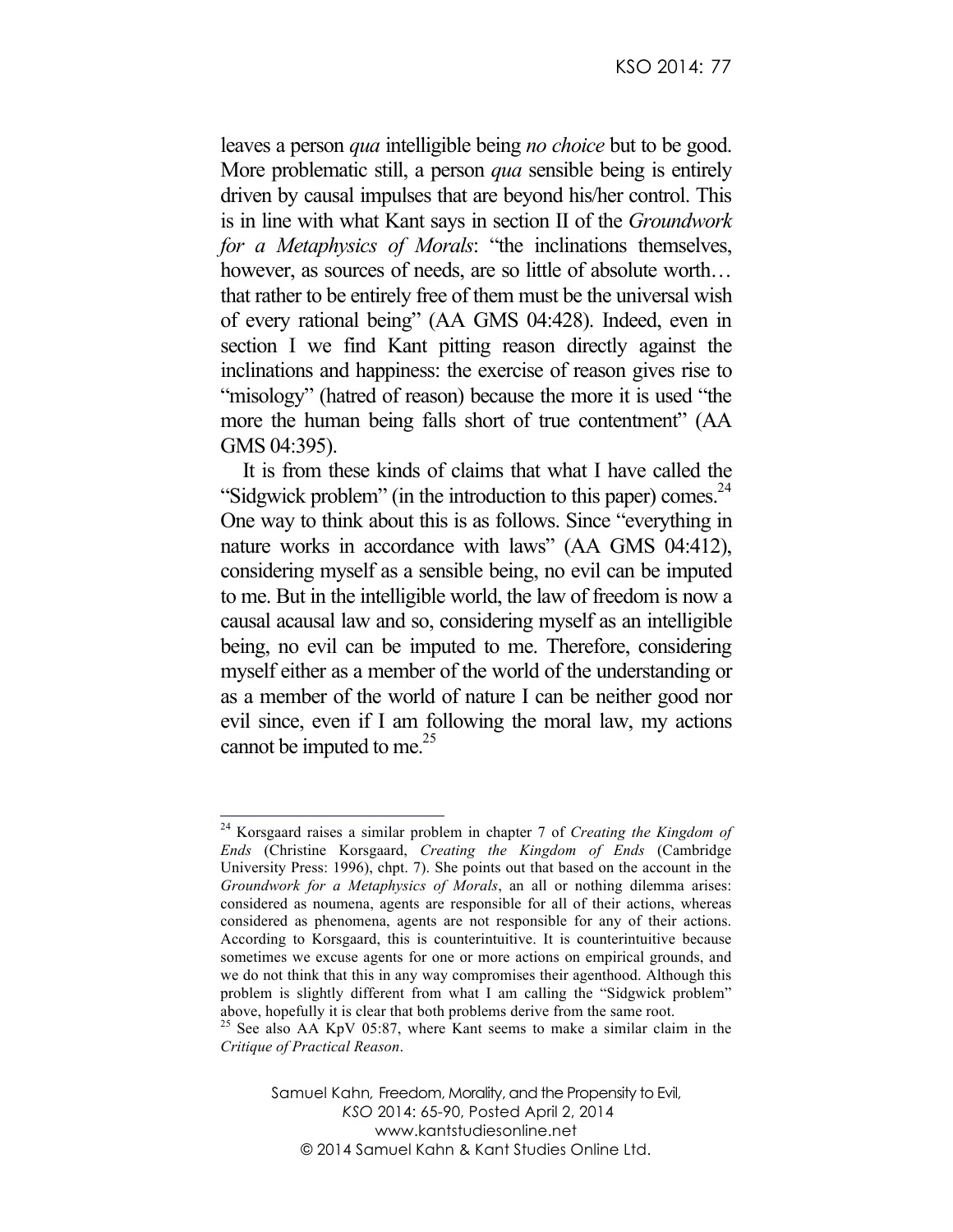I have called this the "Sidgwick problem" because Henry Sidgwick articulated it in *The Methods of Ethics*. It should be noted that Reinhold raised almost exactly the same problem a century earlier. However, when Reinhold pointed out this problem, it was not addressed primarily to Kant or Kant's philosophy *per se*. Rather, Reinhold thought the problem arose because of a *mis*interpretation of Kant that was facilitated by someone else: Schmid. To explain, Schmid had published a Kant lexicon in which he defined freedom as "dependency of the will on reason that immediately determines it.<sup>726</sup> Reinhold pointed out that this entails that immoral actions are not free and, thus, are not imputable, which is absurd. However, Reinhold argued that the absurdity lay in Schmid's definition rather than in Kant: Schmid had given an incorrect definition of Kant's concept of freedom. In other words, Reinhold argued that Schmid had misunderstood Kant's account.<sup>27</sup>

Sidgwick, by way of contrast, poses the problem directly to Kant. He argues that Kant makes a mistake because "the life of the saint must be just as much subject – in any particular portion of it – to the necessary laws of physical causation as the life of the scoundrel."28 In other words, according to Sidgwick at least some things Kant says in the *Groundwork for a Metaphysics of Morals* (and the *Critique of Practical Reason*) seem to entail that Kant's ideas about freedom at this point require more working out. And this should be unsurprising: Kant's first mature stab at the problem of free will had come only a few years earlier – in 1781 in the third antinomy of the *Critique of Pure Reason*. At that point, Kant did not anticipate having to write anything like the *Groundwork for a Metaphysics of* 

 <sup>26</sup> *The following attributions were added post-publication on 26/04/2014:* This translation from M. Schmid, *Wörterbuch zum leichtern Gebrauch der Kantischen Schriften*, 2nd, expanded, edn. Jena. 1788: p.223, is by Courtney Fugate. See also Courtney Fugate's full discussion in his article, "On a supposed solution to the Reinhold/Sidgwick problem in Kant's *Metaphysics of Morals*", *The European Journal of Philosophy* (Virtual Issue: 2012).<br><sup>27</sup> Karl Reinhold, *Letters on the Kantian Philosophy*, edited by Karl Ameriks and

translated by James Hebbeler (Cambridge University Press: 1995).

<sup>28</sup> Henry Sidgwick, *The Methods of Ethics, 7th edition* (Hackett: 1981), p. 516.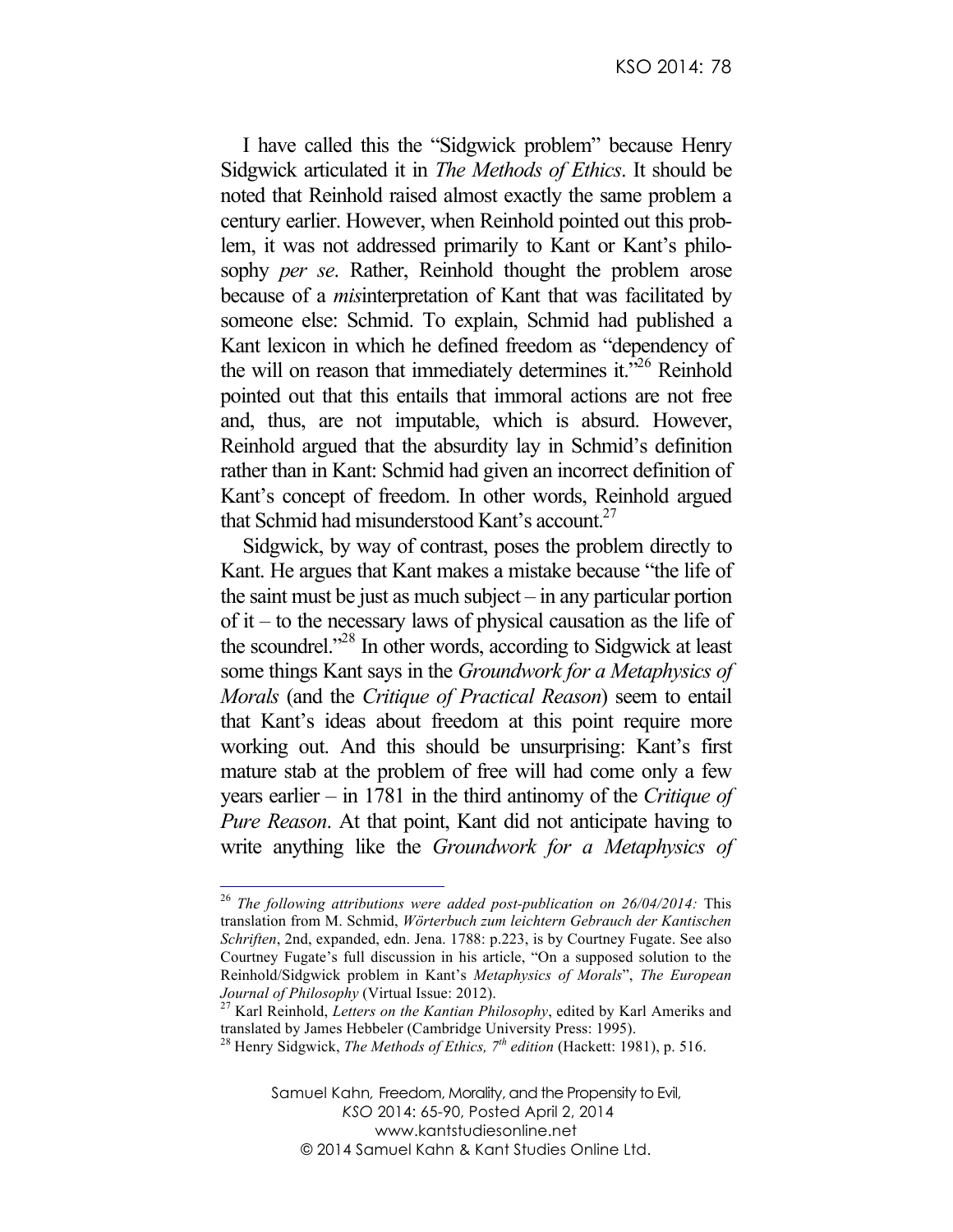*Morals*. Similarly, when Kant wrote the *Groundwork for a Metaphysics of Morals* in 1785, he did not anticipate having to write the *Critique of Practical Reason* – which he nonetheless published only three years later.

Kant's moral philosophy, like much of his philosophy, was not developed according to a pre-existing, fully worked out plan. As we have seen already, Kant corrects for the Sidgwick problem in R1 by making evil arise out of freedom of choice. Evil arises out of a misprioritization rather than out of our sensuous nature directly because if it arose out of our sensuous nature directly – out of our natural inclinations – then it would not be imputable. It is certainly true that the seeds for this theory can be found already in the *Groundwork for a Metaphysics of Morals*. For example, in the opening lines of section III of the *Groundwork for a Metaphysics of Morals*, Kant distinguishes between two different kinds of freedom, negative freedom and positive freedom.29 Perhaps it was working this distinction out that led him to the theory he sets out in R1. But the point is that he does not work this distinction out – he does not use this distinction to good effect – at the time of the *Groundwork for a Metaphysics of Morals*. <sup>30</sup> The point is that in 1785, these ideas are mixed with other ideas, ideas about the causality of reason and of inclination, ideas that are ultimately dropped. Indeed, the theory of evil that Kant begins developing in the *Religion within the Boundaries of Mere Reason* does not seem to reach fruition until 1797, when Kant published the *Metaphysics of Morals*, in which he argues that some parts of our sensuous nature are just as necessary for morality as the faculty of reason. $31$ 

Before turning away from the Sidgwick problem, I want to indicate where I fit into the broader debate under which discussion of this problem usually falls: the *wille-willkür*  debate. According to one group of commentators, the Sidgwick

 $^{29}$  AA GMS 04:446-447.<br><sup>30</sup> For a similar reading, see Matthew Caswell, "The value of humanity and Kant's conception of evil," *Journal of the History of Philosophy* (44.4, 2006): 635-663. <sup>31</sup> See, e.g., AA MdS 06:399-403.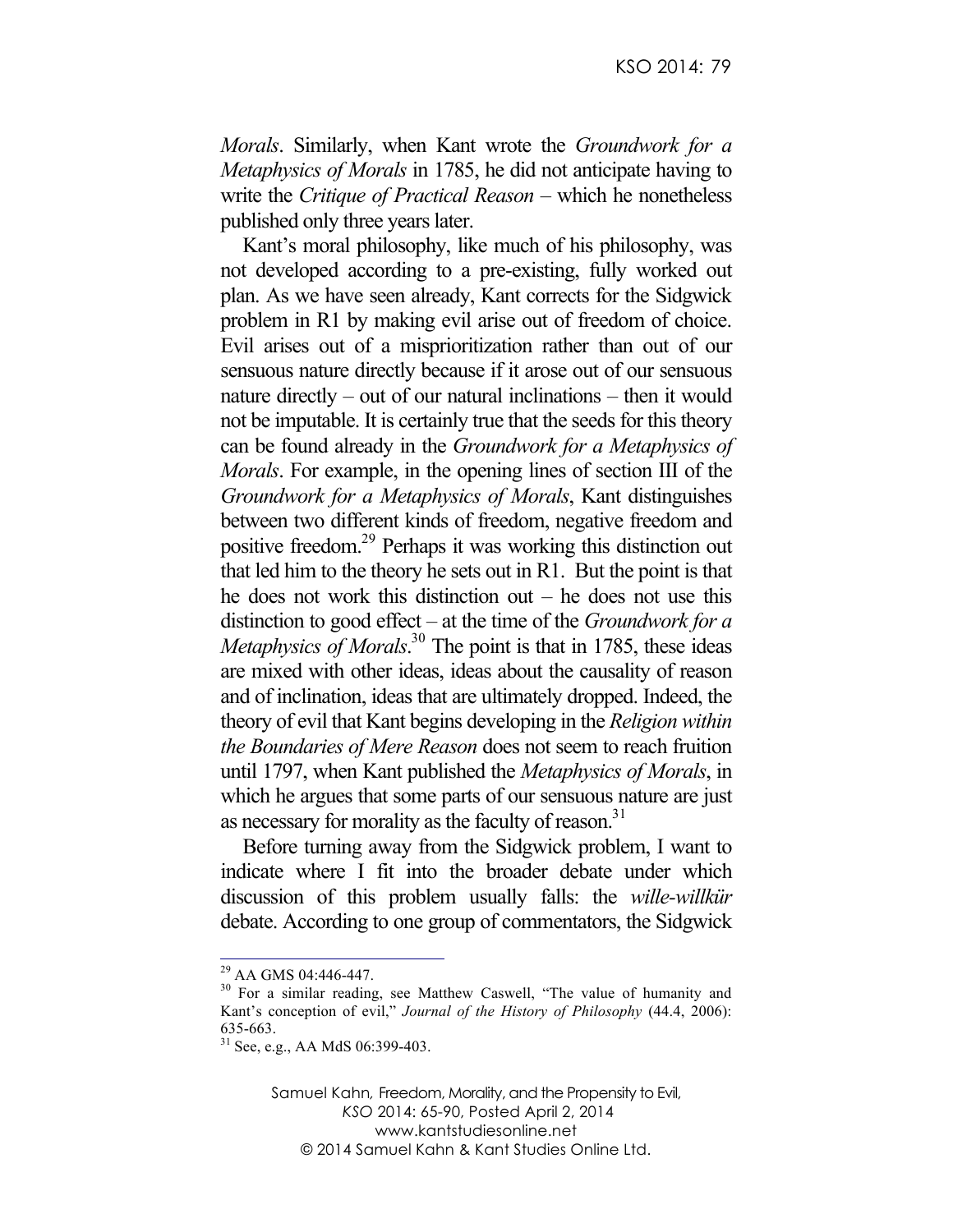problem arises from the simple fact that Kant had not developed the correct terminology to talk about his position until the *Religion within the Boundaries of Mere Reason* and, even more so, the *Metaphysics of Morals.* These commentators argue that the account of immoral behavior (and the account of freedom it presupposes) that was laid out in the previous section of this paper is latent throughout Kant's corpus even though it was not made explicit until some of his later works. Thus, these commentators think that Schmid misinterpreted Kant, that Sidgwick did, too, and that Reinhold (and 1790s Kant) set things aright.<sup>32</sup>

According to a second group of commentators, this first group is incorrect. They argue that, in fact, Schmid had things right all along: freedom and morality *do* go hand in hand. Moreover, this is not so merely for the *Groundwork for a Metaphysics of Morals* and for the *Critique of Practical Reason*. This is so also for the *Religion within the Boundaries of Mere Reason* and for the *Metaphysics of Morals*. These commentators argue that evil is not merely unimputable; it is inconceivable. The solution to the puzzle is not located in redefining freedom. Instead, the solution to the puzzle is that Kant wants to redefine evil: evil is not acting according to inclination or elevating an immoral maxim to the status of a universal law. Rather, evil is making an exception of oneself to a law that one recognizes as authoritative. Moreover, these commentators argue that this is what Kant was saying all along. Reinhold messed things up because, by virtue of misunderstanding Kant's account of the nature of evil, he posed a pseudoproblem. Sidgwick did the same.<sup>33</sup>

I am dubious of both of these positions. As I noted above, I would agree with the first group of commentators that there are passages in the *Groundwork for a Metaphysics of Morals* and the *Critique of Practical Reason* that support the idea that

 $32$  See, for example, Nelson Potter, Jr., "Does Kant have two concepts of freedom?" Akten des 4. Internationalen Kant-Kongress (de Gruyter: 1974).

<sup>&</sup>lt;sup>33</sup> Courtney Fugate, "On a supposed solution to the Reinhold/Sidgwick problem in Kant's *Metaphysics of Morals*," *The European Journal of Philosophy* (Virtual Issue: 2012).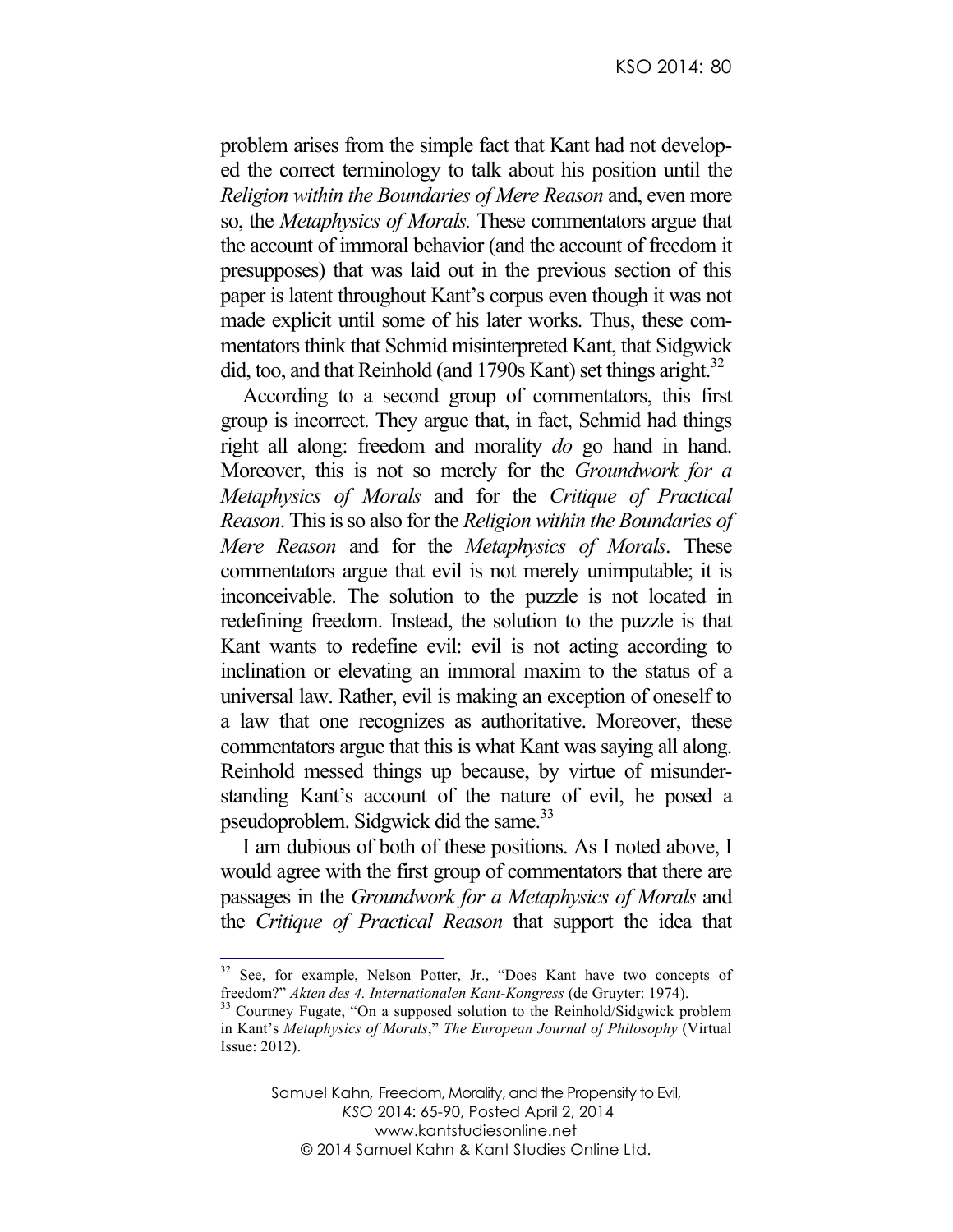Schmid and Sidgwick misinterpreted Kant.<sup>34</sup> However, there are also passages (like the one reproduced above) that suggest otherwise.35So I think that the first position is too extreme. But I think the second position is too extreme, too. It is certainly true that there are passages in the *Groundwork for a Metaphysics of Morals* and in the *Critique of Practical Reason* that suggest that Kant's early account of evil was more complex than the Sidgwick problem would require.<sup>36</sup>It also seems plausible that there are parts of the *Religion within the Boundaries of Mere Reason* and of the *Metaphysics of Morals* that suggest that a will is free if and only if it is moral.<sup>37</sup> However, this requires overlooking the passages in which evil is traced back to inclinations acting by causal laws. Moreover, I think the "solution" posed by the second position does not work: if the equation of freedom and morality is accepted, it does not matter how evil is defined. That is, provided that freedom is taken to be a

<sup>&</sup>lt;sup>34</sup> One of the more important texts to which proponents of this interpretation point comes from the *Critique of the Power of Judgment*: "I deliberately say "under moral laws." The final end of creation is not the human being in accordance with moral laws, i.e., one who behaves in accordance with them" (AA KU 05:448n-449n). The idea is that in this passage Kant distinguishes between being under moral laws and acting in accordance with moral laws. This suggests that one can be under moral laws (i.e., be subject to moral laws) without acting in accordance with them. This is relevant because even in his earlier work Kant sometimes says that a free will is one that is under moral laws. This supports the idea that Kant never intended to say that a will is free if but only if it acts according to moral laws, evil if but only if it acts according to causal laws.

Fugate, who belongs to the second group of commentators, objects to the use of this passage in this debate. He argues that "[s]ince the very reason Kant gives for using 'under' instead of 'according to' in this passage is to put a limit on how much *nature* can be responsible for our moral status and not on how much *we*  can, it provides no direct support for any claim about how freedom is related to the law" (Courtney Fugate, "On a supposed solution to the Reinhold/Sidgwick problem in Kant's *Metaphysics of Morals*," *The European Journal of Philosophy* (Virtual Issue: 2012), pp. 3-4). Although I do not agree with the first group of commentators (against whom Fugate is arguing), I think that Fugate misses the mark here. It really does not matter that in this footnote Kant is talking about how much nature can be responsible for with regard to our moral status. The point is simply that in this footnote, Kant distinguishes between being under moral laws and acting according to them, which suggests that it is possible to be under them while nonetheless not acting according to them.

<sup>&</sup>lt;sup>35</sup> In addition to the passages cited above, see AA KpV 05:29, 33, 78, 96 or 98.<br><sup>36</sup> See, e.g., AA GMS 04:424.<br><sup>37</sup> See, e.g., AA MdS 06:382n.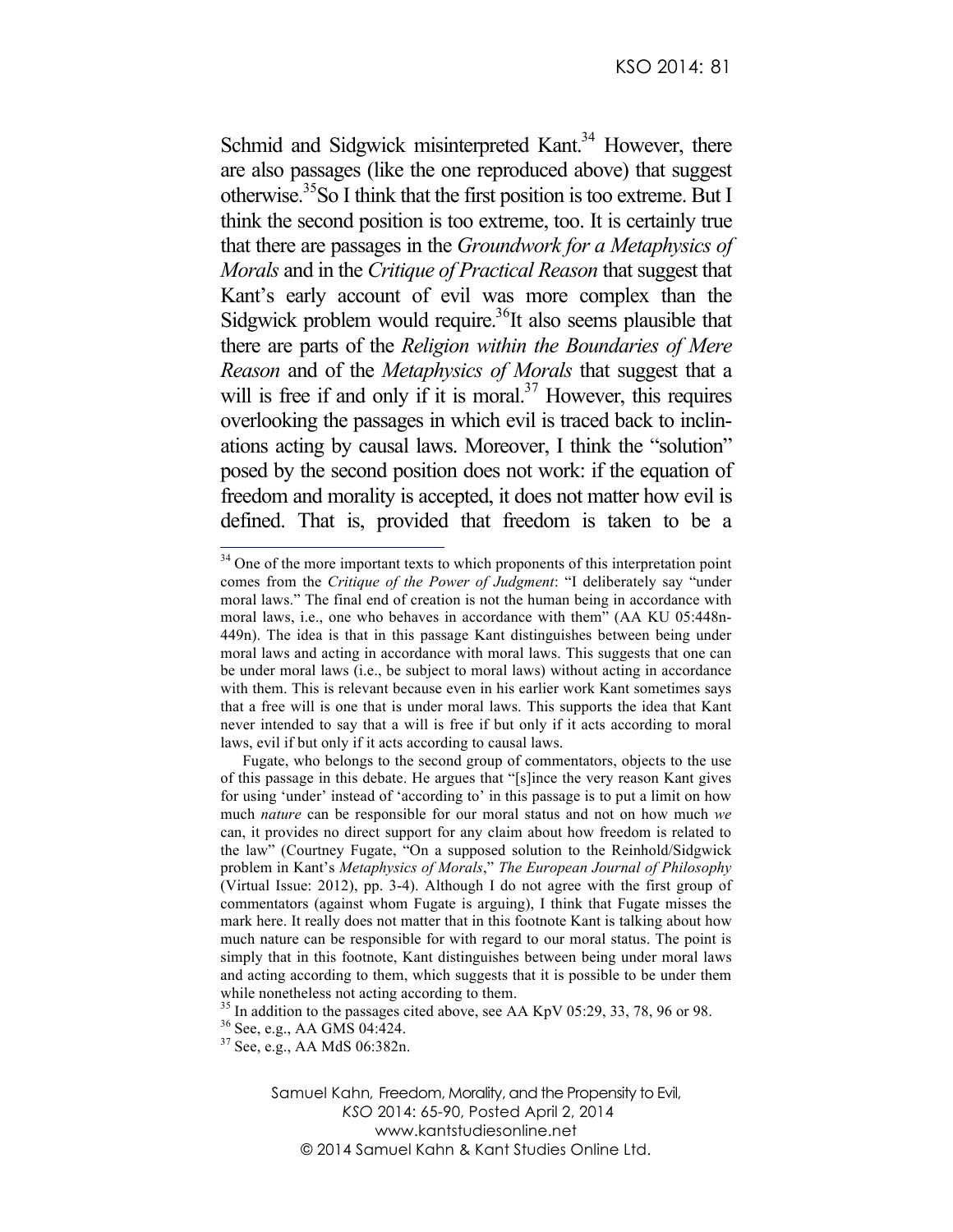precondition of imputability (which Fugate, the primary proponent of the second position, explicitly accepts)<sup>38</sup> the equation of freedom and morality entails that evil is not imputable regardless of its definition. So redefining evil is a nonstarter.

Thus, I align myself with a third group of commentators, whom I take to be more moderate.<sup>39</sup> Basically, the idea is that the texts are ambivalent. Sometimes, especially in his earlier writing (the *Groundwork for a Metaphysics of Morals* and the *Critique of Practical Reason*), Kant says that on the one hand, freedom and morality go together, and on the other hand, evil and being causally determined by inclinations go together. That is, sometimes the texts suggest that Kant steps directly into the trap of the Sidgwick problem. Other times, especially in his later writing (the *Religion within the Boundaries of Mere Reason* and the *Metaphysics of Morals*) Kant suggests that the inclinations are actually important for moral behavior just as much as for immoral behavior; thus, sometimes the texts suggest that Kant neatly sidesteps the Sidgwick problem, saying that negative freedom (the capacity for acting according to the moral law) and imputability go together and evil arises not directly from the inclinations but rather from a free choice that involves a misprioritization, an elevation of self-love over the moral law.

Closely related to the Sidgwick problem is what I have called the "Dignity and Worth" problem. In elucidating why good and evil must arise out of free choice in subordinating our incentives in our maxims, Kant also claims that the ground of evil cannot lie "in a *corruption* of the morally legislative reason, as if reason could extirpate within itself the dignity of the law itself" (AA RGV 06:35). In other words, our personality – "the susceptibility to respect for the moral law *as of itself sufficient incentive to the power of choice*" (AA RGV 06:27) – cannot have any

<sup>&</sup>lt;sup>38</sup> Courtney Fugate, "On a supposed solution to the Reinhold/Sidgwick problem in Kant's *Metaphysics of Morals*," *The European Journal of Philosophy* (Virtual Issue: 2012), pp. 17*ff*.<br><sup>39</sup> In this I take myself to be following more or less in the footsteps of Rawls,

Wood and others.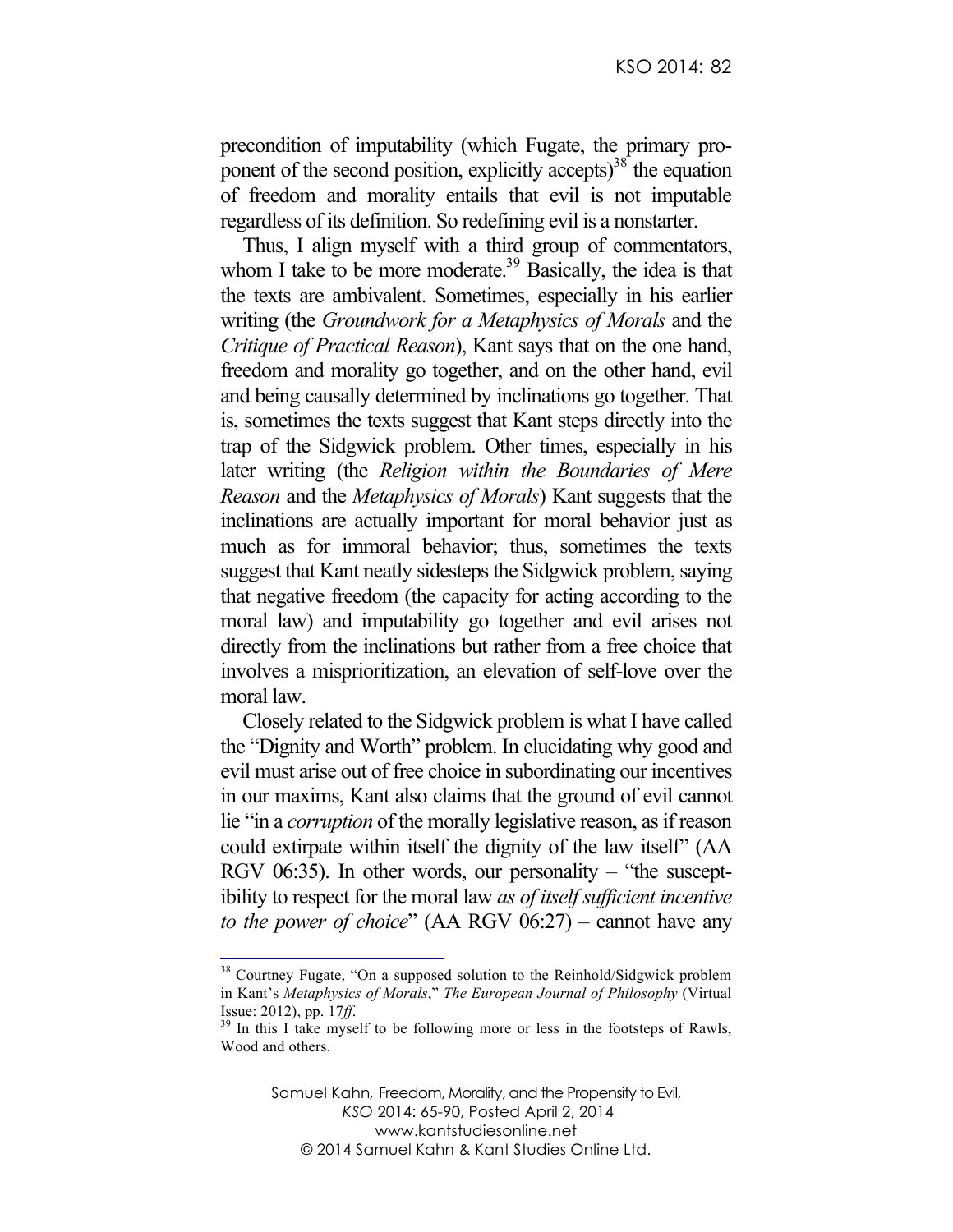evil grafted onto it. We cannot, as Wood observes,<sup>40</sup> as Lucifer in Milton's *Paradise Lost*, declare, "evil, be thou my good" (IV, 108) because this would mean that we were no longer subject to the moral law. We cannot be a "*diabolical* being" because this is simply inconceivable since it "would amount to a cause operating without any law at all… [which] is a contradiction" (AA RGV 06:35). And thus how are we to represent evil? Since evil arises from freedom of choice (thus not sensible nature or, as we have just seen, a corruption of our intelligible nature), evil should be named "*perversity* of the heart, and this heart is then called *evil* because of what results. An evil heart can coexist with a will which in the abstract is good" (AA RGV 06:37). And how does this fix some earlier problem in the *Groundwork for a Metaphysics of Morals*?

Kant opens section I of the *Groundwork of a Metaphysics of Morals* with his famous claim that "there is nothing it is possible to think of anywhere in the world, or indeed anything at all outside it, that can be held to be good without limitation excepting only a **good will**" (AA GMS 04:393). But the most natural way of interpreting this is as an emphatic claim that our worth – our dignity – is, in fact, contingent on our being morally good. That is, if a good will is good without limitation, then a person with a good will has something good without limitation. Thus, it seems, a morally good person has absolute worth and dignity. But if nothing other than a good will is good without limitation, then a person who does not have a good will has nothing that is good without limitation. Thus, it seems, an evil person does not have absolute worth or dignity.

In section II, Kant seems to say otherwise when he posits his formula of humanity, which is grounded on the absolute worth of a human being *qua* person. But he goes on to claim that we all have an incommensurable dignity that arises from "the idea… of a rational being that obeys no law except that which at the same time it gives itself" (AA GMS 04:434). Given that

 <sup>40</sup> Allen Wood, *Kant's Ethical Thought* (Cambridge University Press: 1999), p.373n3.

Samuel Kahn*,* Freedom, Morality, and the Propensity to Evil, *KSO* 2014: 65-90, Posted April 2, 2014 www.kantstudiesonline.net © 2014 Samuel Kahn & Kant Studies Online Ltd.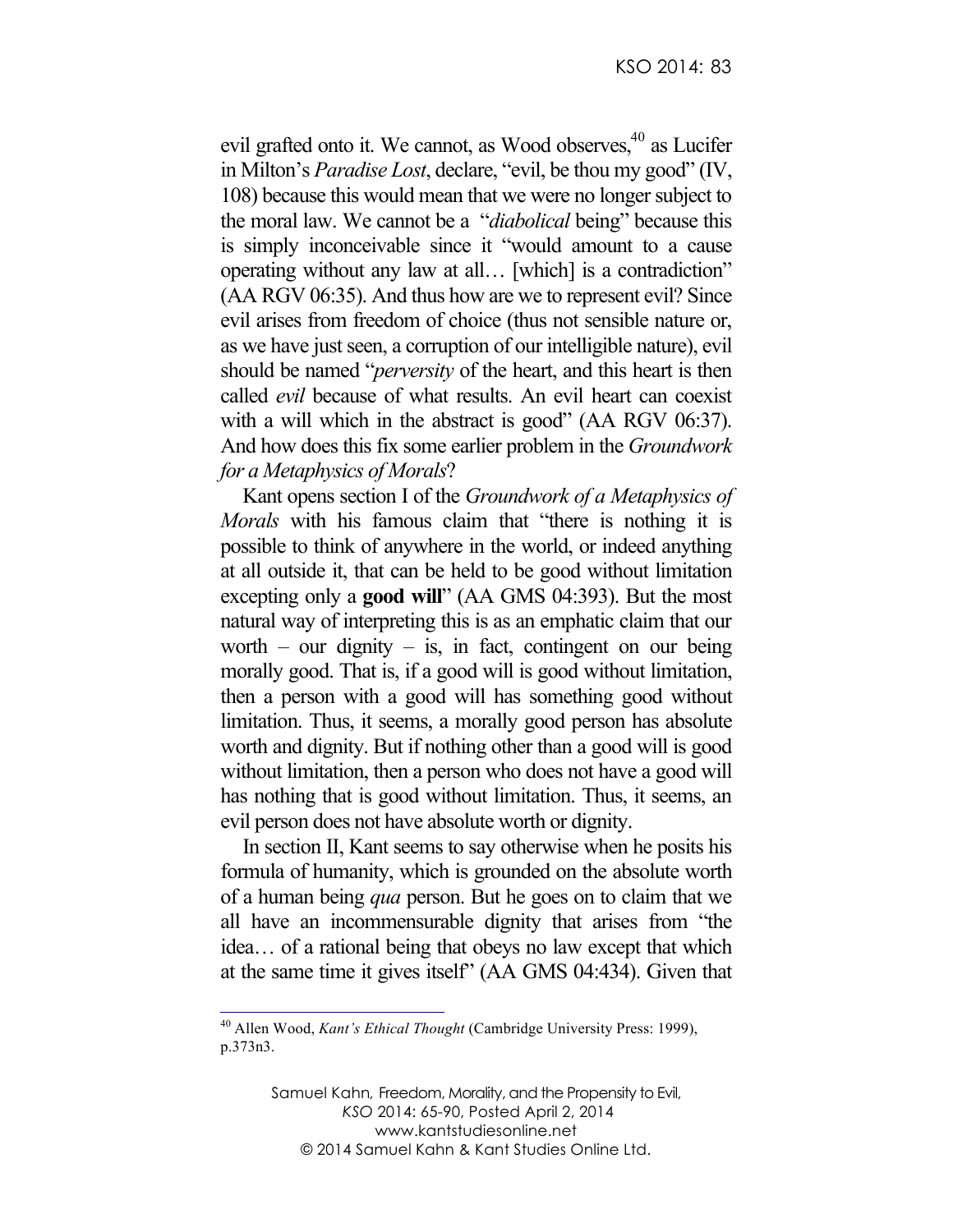in the *Groundwork for a Metaphysics of Morals* Kant seems to think that an agent gives a law to him/herself only if s/he is acting morally (AA GMS 04:440-442), the most natural way of interpreting this is, again, as a claim that our dignity is founded on our rationality – actual rationality, not capacity for rationality. Indeed, even as late as the *Critique of the Power of Judgment* Kant seems to advance ideas that are consistent with this: "only through that which he does without regard to enjoyment, in full freedom and independently of that which nature could passively provide for him, does he give his being as the existence of a person an absolute value" (AA KU 05:208-209).

There are ways in which one could try to massage these value claims into consistency. For example, Korsgaard argues that the value of the capacity for rationality is linked to the value of rationality because the capacity for rationality, "completed and perfected," becomes rationality.<sup>41</sup> This link seems undeniably true on Kant's account. Nonetheless, as a "rescue attempt," this seems doomed to failure: there seems very little doubt that in the passages noted above, if the bare capacity for rationality has value, this value is *derivative* of actual rationality. Perhaps this "massaging" of the texts also requires some looking away. One thing that this reveals is that Korsgaard's famous regress argument, which makes the value of the capacity for rationality logically prior to the value of rationality, is, at least from an exegetical perspective, oversimplified.42 Indeed, in recent work commentators like Kerstein have taken Korsgaard to task on exactly this front, arguing that a better interpretation of Kant's argument for the formula of humanity at AA GMS 04:428-429 yields the duty

 <sup>41</sup> Christine Korsgaard, *Creating the Kingdom of Ends* (Cambridge University Press: 1996), p. 114.

 $42$  I argue that the regress argument requires eschewing the distinction between culpable and nonculpable ignorance in my Samuel Kahn, "The Guise of the Objectively Good," *The Journal of Value Inquiry* (47.1-2 (June 2013)): 87-99.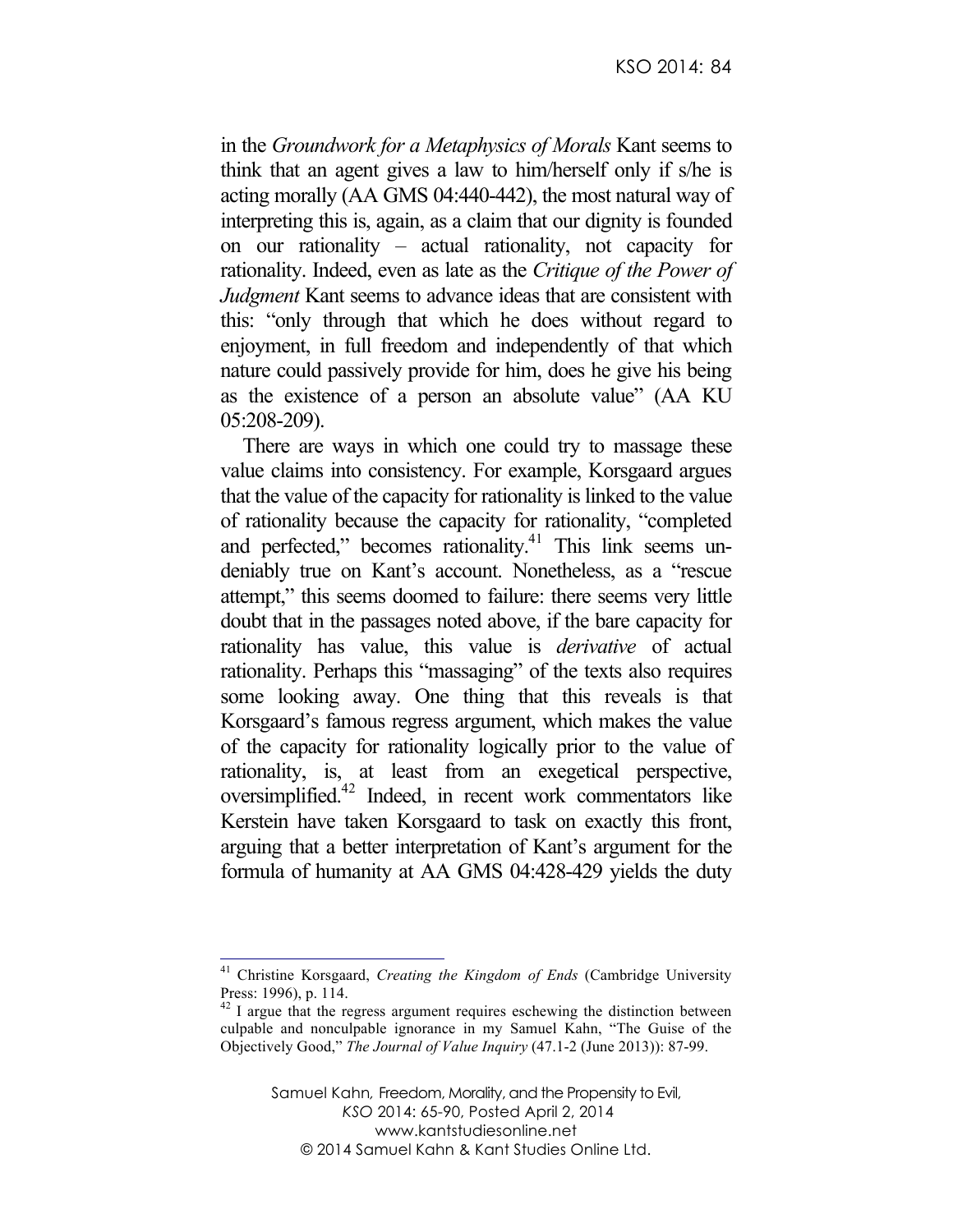always to treat rationality (rather than the capacity for rationality) as an end and never merely as a means. $43$ 

However, my goal here is not to get involved in disputes about Kant's argument for the formula of humanity. Rather, I want simply to point out that in R1 Kant has gotten around once and for all the problem raised by the famous first line of the *Groundwork for a Metaphysics of Morals*: in R1, he claims that we *always* have a good will (albeit only in the abstract). What is at question is, rather, whether we have a good *heart*. Moreover, since we always have a good will, our dignity (and, thus, our place in the formula of humanity as absolute ends) always remains intact regardless of our virtue or viciousness: our absolute worth is not, in point of fact, dependent on whether or not we are morally good. Rather, we always have worth through our possession of a good will in the abstract, even when we have an evil heart. And then what is this "good will in the abstract," this worth of personality, in fact based on? It seems it can be nothing other than the capacity for autonomy and positive freedom (AA RGV 06:223).

## Section 3: conclusion

o recapitulate, in R1 Kant offers a conception of freedom of choice whereby we have a predisposition to  $\mathsf{L}\,$  good and a propensity to evil. In so doing, he claims that To recapitulate, in R1 Kant offers a conception of free-<br>dom of choice whereby we have a predisposition to<br>good and a propensity to evil. In so doing, he claims that<br>moral good or evil arises not out of either our sensible intelligible nature *per se* – rather, it arises out of our freedom of choice directly: we are good if we subordinate our natural inclinations to the moral law and evil if we subordinate the moral law to our natural inclinations. He claimed to show from anthropological research that we have a propensity to evil. However, this propensity is only a *contingent* disposition in us; it still arises from freedom of choice and is still imputable.

<sup>&</sup>lt;sup>43</sup> Samuel Kerstein, "Deriving the Formula of Humanity (GMS II, 427-437)," in *Groundwork for the Metaphysics of Morals* (Walter de Gruyter: 2006).

Samuel Kahn*,* Freedom, Morality, and the Propensity to Evil, *KSO* 2014: 65-90, Posted April 2, 2014 www.kantstudiesonline.net © 2014 Samuel Kahn & Kant Studies Online Ltd.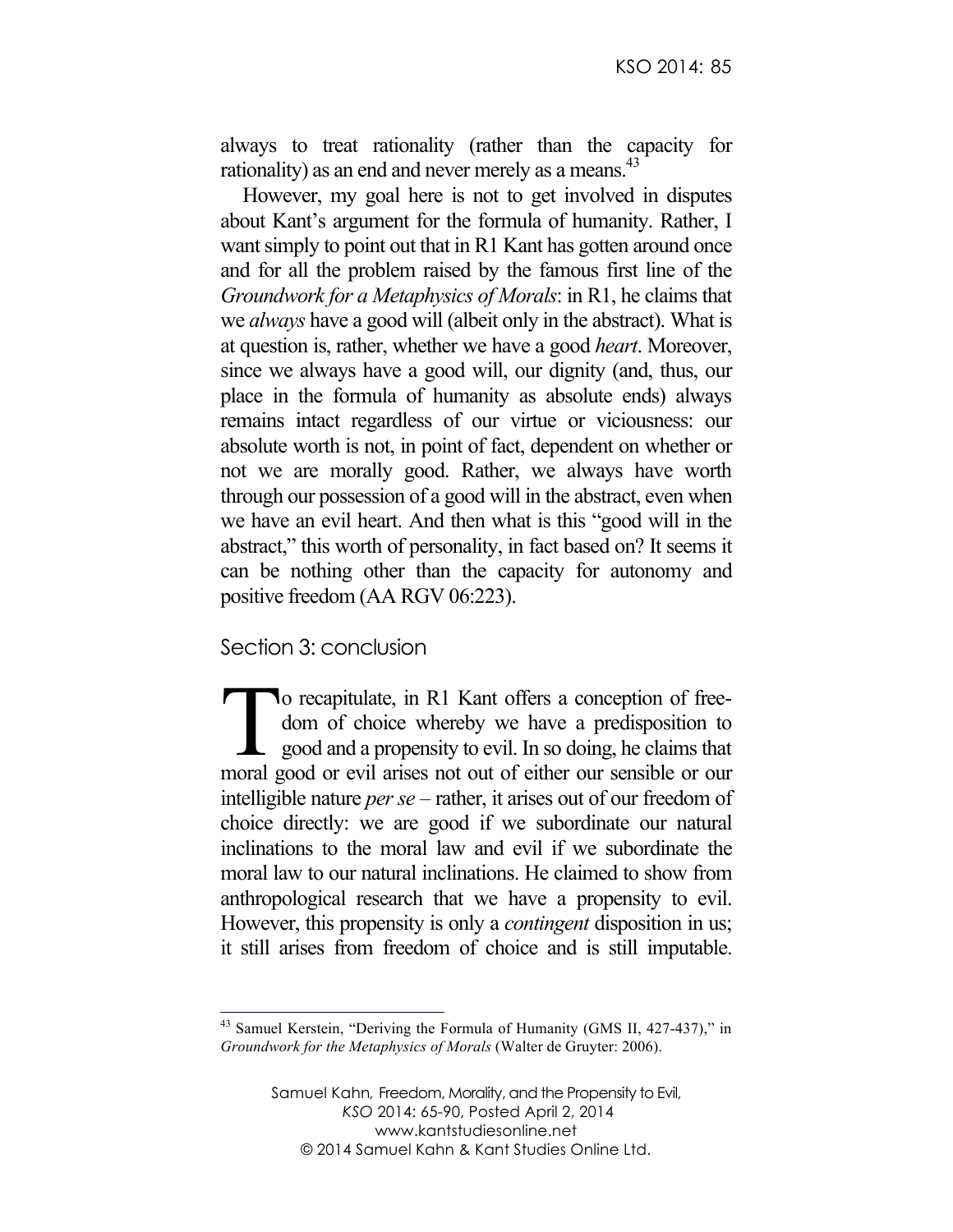Moreover, what is at question is not whether or not we have a good will – it is whether or not we have a good heart.

By avoiding making sensible nature in itself the ground of evil and intelligible nature the ground of good (as he seems to do in the *Groundwork for a Metaphysics of Morals*), Kant avoids two closely related but nonetheless distinct problems: the Sidgwick problem and what I have called the Dignity and Worth problem. If we are evil it does not come from our being determined by sensibility – it comes from our subordination of the moral law to sensibility. Thus evil (and goodness) is imputable. Moreover, even if we are evil this does not compromise our absolute worth as human beings: our dignity is incommensurable and we preserve our status as absolute ends because we always have a good will (even if only in the abstract) because this is based on the ideas of freedom and autonomy – things that we simply cannot (in any nontrivial fashion) forego.

This being said, we might still object to Kant's view on another ground. We might wonder, if human beings do have a contingent propensity to evil – if Kant's empirical claims are accurate – and if, as Kant claims in the introduction to R1, we can claim empirically that the "history of the world attests too powerfully against [the view that the human species is improving morally]" (AA RGV 06:19), what does this mean for Kant's arguments for the practical postulates as posited in, for example, the *Critique of Practical Reason*? <sup>44</sup> Let me explain.

In the *Critique of Practical Reason*, Kant argues that we have a moral duty to promote a world in which everyone is maximally virtuous and in which happiness is distributed in accordance with virtue. Because we ought to do this, we must be able to do so. But in order to do so rationally, we must take such a world to be not merely logically possible (i.e. free of internal contradiction) but also really possible (i.e. to have a

 <sup>44</sup> The beginnings of this connection are discussed in Matthew Caswell, "Kant's conception of the highest good, the Gesinnung, and the Theory of Radical Evil," *Kant-Studien* 2006, 97 (2): 184-209.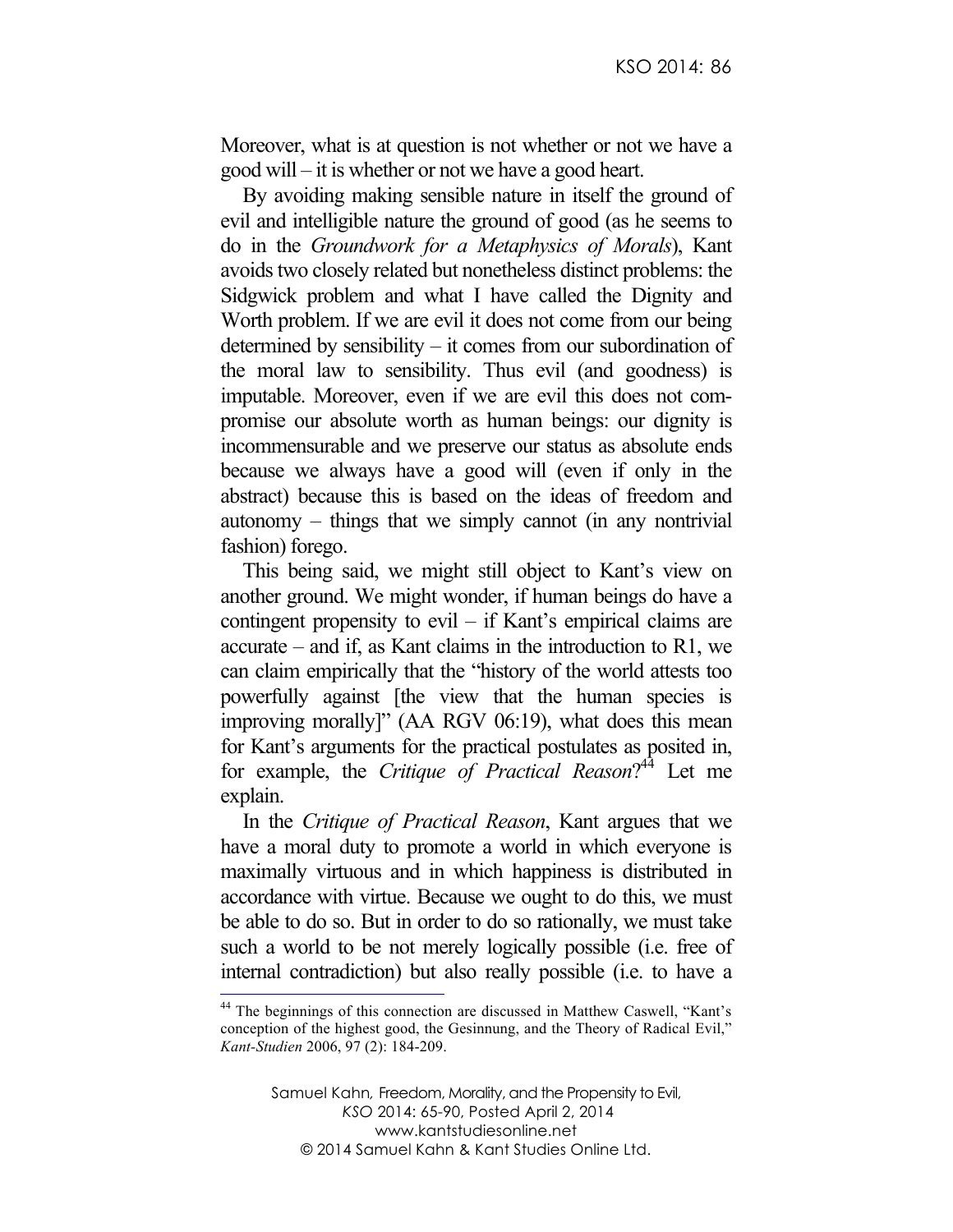ground in reality). For example, I take perpetual motion machines to be logically possible. However, it would be irrational for me to try to build one because I do not take them to be really possible (quite the contrary: I take them to violate plausible physical laws, like the  $2<sup>nd</sup>$  law of thermodynamics). This is relevant here because in the *Critique of Practical Reason*, Kant claims that we must assume that we are immortal in order to make rational the pursuit of perfect virtue (which, because of our sensuous nature, because of our inclinations, can be attained only in an infinite amount of time) and that there is a God in order to make rational the pursuit of a world in which happiness is distributed in accordance with virtue (AA KpV)  $0.5:120$ <sup>45</sup> In particular, the pursuit of such a world requires belief in the existence of a God who is omnipotent, omniscient and omnibenevolent in order to ensure that this God is aware of as well as able and willing to correct all mistakes in the distribution.<sup>46</sup>

The discussion in this paper raises two questions about this argument, one for each of the practical postulates. These questions cannot be discussed thoroughly here. But in the last paragraphs of this paper, I would like to gesture toward them.

The question for the postulate of immortality is whether it is necessary. That is, given Kant's change in the *Religion within the Boundaries of Mere Reason* – given that he no longer views the pursuit of morality as a striving against and perhaps even as a seeking to extirpate the inclinations – given that he now views the pursuit of morality as a seeking merely to subordinate the inclinations to the moral law – it is entirely unclear why perfect virtue could not be attained in the normal course of a human life. This is not to say that it ever is attained in the normal course of a human life. It is simply to say that it is unclear why

<sup>&</sup>lt;sup>45</sup> The argument for the practical postulates in the "Canon of Pure Reason" chapter of the *Critique of Pure Reason* is largely the same although it differs in the details. In particular, the reasons why immortality and God must be assumed to make the pursuit of the highest good rational are slightly different. But I cannot pursue these details here.

<sup>&</sup>lt;sup>46</sup> For a thorough discussion of Kant's practical postulates, see Allen Wood, *Kant's Moral Religion* (Cornell University Press: 1968).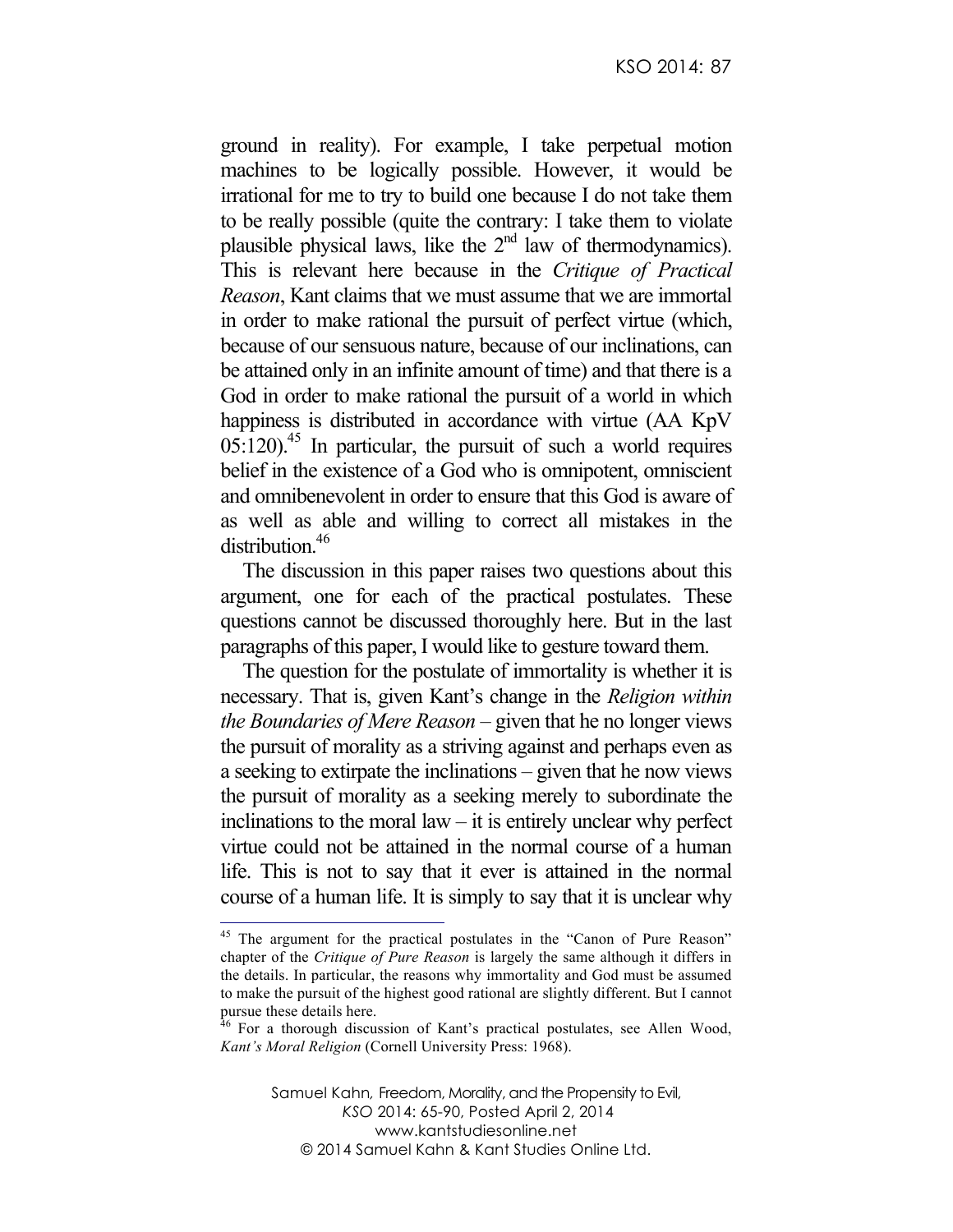it should not be, which seems to render the postulate of immortality moot. Indeed, this might explain the conspicuous absence of any discussion of immortality in Kant's discussion of the practical postulates in the *Critique of the Power of Judgment*, published only shortly before Kant wrote the *Religion within the Boundaries of Mere Reason* – or in the doctrine of method of the *Metaphysics of Morals* (which does hint at the postulate of the existence of God). $47$ 

The question for the postulate of the existence of God is whether it is sufficient. That is, given that a moral disposition is now within our reach and yet, if appearances be trusted, so rarely achieved, we might come to believe that even if there is a supernatural deity, this deity is not much concerned with our petty grievances or with the advancement of our all too human conception of the highest good. This might explain why, beginning with the *Critique of the Power of Judgment*, Kant seems to edge away from the postulate of the existence of God, an "edging" that is carried still further in the *Metaphysics of Morals* and the *Opus Postumum*. However, I cannot discuss these questions in detail here.

## **Bibliography**

- Allison, Henry, 'On the very idea of a propensity to evil', *The Journal of Value Inquiry* 2002, 36: 337-348.
- Allison, Henry, *Kant's Theory of Freedom* (Cambridge University Press: 1990).
- Beck, Lewis White, *A Commentary on Kant's Critique of Practical Reason*  (University of Chicago Press: 1960).
- Caswell, Matthew, 'The value of humanity and Kant's conception of evil', *Journal of the History of Philosophy* (44.4, 2006): 635-663.
- Caswell, Matthew, 'Kant's conception of the highest good, the Gesinnung, and the Theory of Radical Evil', *Kant-Studien* 2006, 97 (2): 184-209.

 <sup>47</sup> Cf. Allen Wood, *Kant's Moral Religion* (Cornell University Press: 1968).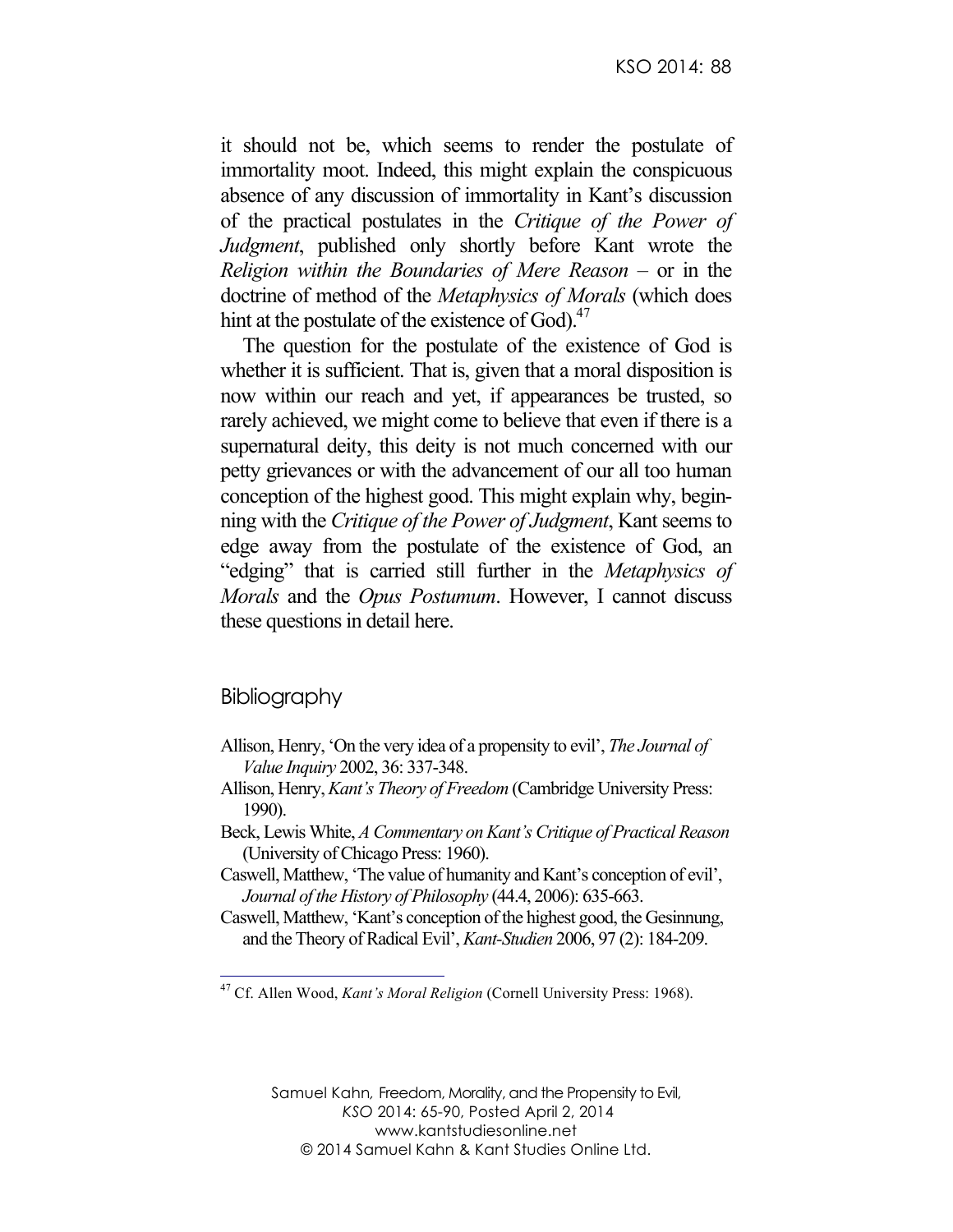- Formosa, Paul, 'Kant on the radical evil in human nature,' *Philosophical Forum* 2007, 38 (3): 221–245.
- Fugate, Courtney, 'On a supposed solution to the Reinhold/Sidgwick problem in Kant's *Metaphysics of Morals*', *The European Journal of Philosophy* (Virtual Issue: 2012).
- Grimm, Stephen R., 'Kant's argument for radical evil', *European Journal of Philosophy* 2002, 10 (2): 160–177.
- Guyer, Paul, *Kant on Freedom, Law and Happiness*(Cambridge University Press: 2000).
- Kahn, Samuel, 'Reconsidering 6:26n and the meaning of "humanity"', in *Kant und die Philosophie in weltbürgerlicher Absicht* (Walter de Gruyter: 2013).
- Kahn, Samuel, 'The Guise of the Objectively Good', *The Journal of Value Inquiry* (47.1-2 (June 2013)): 87-99.
- Kant,Immanuel,*Kants gesammelte Schriften*, 29 vols., issued by the Prussischen Akademie der Wissenschaften (vols. 1–22), the deutschen Akademie der Wissenschaften (vol. 23), and the Akademie der Wissenschaften zu Göttingen (vols. 24–9). (de Gruyter: 1902-).
- Kant, Immanuel, *Lectures on Ethics*, ed. by Peter Heath and J.B. Schneewind and trans. by Peter Heath (Cambridge University Press: 1997).
- Kant,Immanuel,*Critique of Pure Reason*, trans. and ed. by Paul Guyer and Allen Wood (Cambridge University Press: 1998)
- Kant, Immanuel, *Practical Philosophy*, trans. and ed. by Mary J. Gregor and intro. by Allen Wood (Cambridge University Press: 1996).
- Kant,Immanuel, *Religion and Rational Theology*, trans. and ed. by Allen Wood and George di Giovanni(Cambridge University Press: 1996).
- Kant,Immanuel,*Critique of the Power of Judgment*, ed. by Paul Guyer and trans. by Paul Guyer and Eric Matthews(Cambridge University Press: 2000).
- Kerstein, Samuel, 'Deriving the Formula of Humanity (GMS II, 427-437)', in *Groundwork for the Metaphysics of Morals*(Walter de Gruyter: 2006).
- Korsgaard, Christine, *Creating the Kingdom of Ends*(Cambridge University Press: 1996).
- Louden, Robert, *Kant's Impure Ethics*(Oxford University Press: 2000).
- Manrique, Carl, 'Radical Evil and the invisibility of moral worth in Kant's *de Religion*', *Ideas y valores* 2007, 56 (135): 3-27.
- McMullin, Irene, 'Kant on Radical Evil and the Origin of Moral Responsibility',*Kantian Review*2013, 18 (1): 49-72.
- Morgan, Seiriol, 'The missing formal proof of humanity's radical evil in Kant's religion', *Philosophical Review* 2005, 114 (1): 63-114.